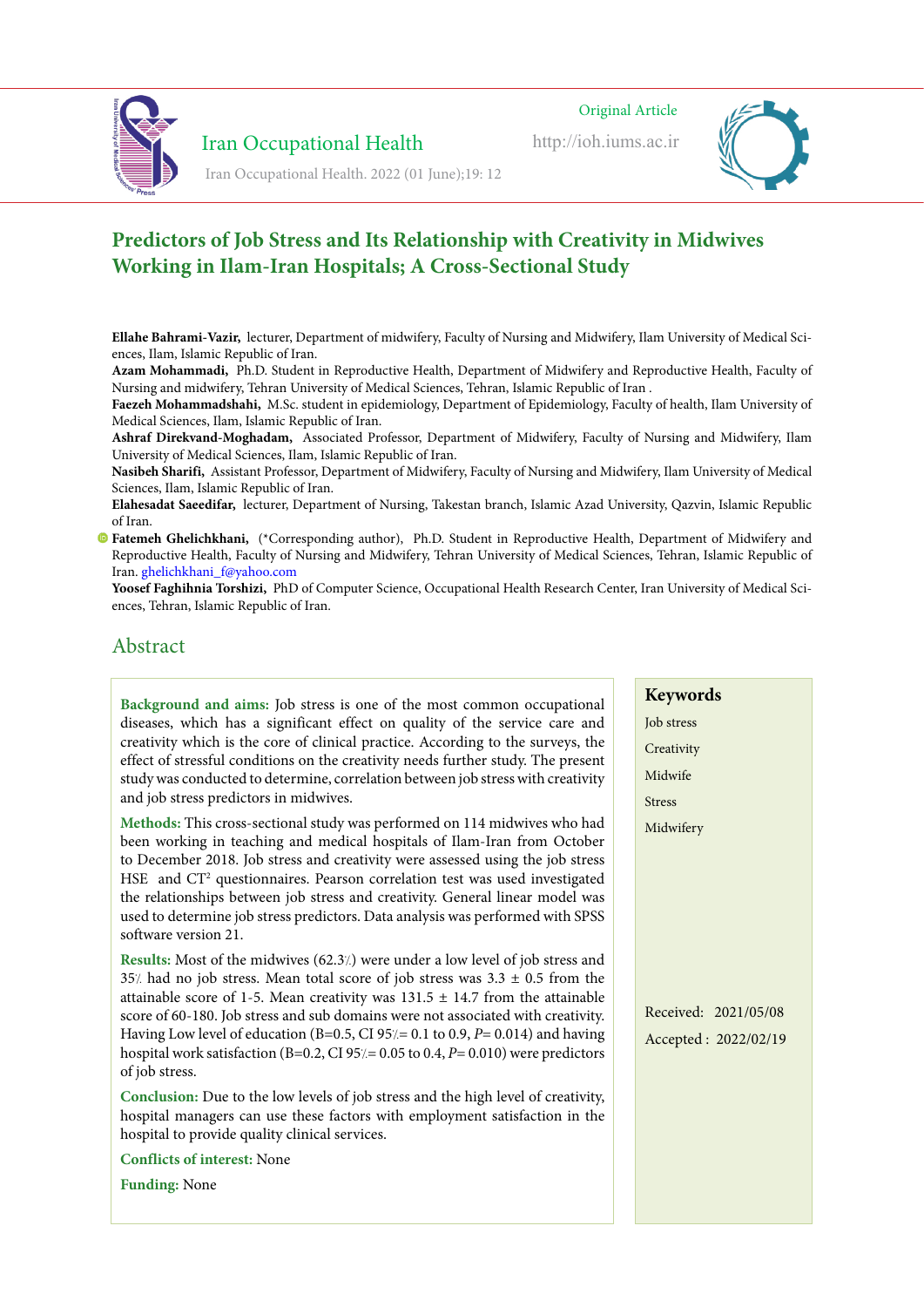## **EXTENDED ABSTRACT**

### **INTRODUCTION**

Job stress is a response that occurs when the ability of the person is challenged because the person's knowledge and ability do not match the demands, so they experience a pressure at work. In addition, work-related stress can be caused by poor work organization, poor work design, poor management, unsatisfactory working conditions and lack of support from supervisors (1). Job stress is one of the most common occupational diseases of the present century which along with physical, mental and social disorders, leads to cognitive, physiological and behavioral reactions and has negative effect on work performance and ability (2).

Midwives experience different degrees of job stress. In Iran, midwives' job stress has been reported with different degrees, so that 21% reported mild, 19% moderate and 59% severe (3).

The various factors could result in the job stress as follow; insufficient number of staff, insufficient income, insufficient number of coworkers, night shift, type of communication with superiors, workplace emotions, incurable patients and poor workplace organizing  $(4)$ . One of the factors that has been less considered in the health studies is the effect of job stress on the creativity of health workers  $(5)$ .

Different definitions of creativity have been presented, in one of the definitions; four factors have been used to describe creativity. Fluency means the ability to produce many ideas, elaboration means the ability to pay attention to detail, originality means the ability to produce new and unusual ideas, and flexibility means the ability to produce ideas  $(6)$ . Creativity is at the core of clinical work and knowledge development. Creativity in health care leads to quality of care and effective clinical work, and better treatment outcomes. It also facilitates care and increases patient cooperation and satisfaction. In the service provider, it also leads to improving the quality of work and satisfaction, social respect and improvement of personal life (7).

The effect of stressors on the creativity is complex. Although a level of stress is necessary to create creativity, high level of stress may lead to decrease it. However, current knowledge on the effect of different types of stressors on the job creativity is scattered and limited and it requires further studies  $(8)$ .

Midwives are one of the largest groups of health care providers and provide a significant share of primary health care. The quality of care and treatment provided by them are critical as a key to achieving global health coverage. This issue emphasizes the importance of promoting their mental health.

Creativity in midwives has been studied in the field of education, but in clinical fields and its results have not been studied so far. Due to the close relationship between midwives and patients, having job stress may affect their creativity. According to the available studies, there is no comprehensive study on midwifery creativity or relationship between job stress and midwives' creativity. A study which examins the relationship between job stress and midwives' creativity is not available. The effect of different stressful conditions on creativity needs further study. The present study investigated the effect of job stress on the creativity and its predictors in midwives working in Ilam- Iran teaching hospitals.

### **METHODOLOGY**

#### *Study* population

The present study is a cross sectional study that was performed on 114 midwives working in teaching and medical hospitals of Ilam-Iran from October to December 2018.

### *size Sample*

The sample size was calculated 108 midwives by considering the total number of midwives in Ilam province  $(N=150)$ , error 0.05, p (having job stress ratio), q (not having job stress ratio), equal to 0.5 using the Cochran's formula. Totally, with a possible drop of 10%, the number of samples was considered as 119 midwives.

| na |  |
|----|--|
| nc |  |

## *Study design and participants*

Inclusion criteria were at least 6 months from the start of work and at least 6 months before retirement. Exclusion criteria also included the occurrence of an unfortunate event during the last 6 months (death of a first-degree family member), history of chronic diseases, mental illness, use of sleeping pills and sedatives (according to the individual statement), and employment for a second job.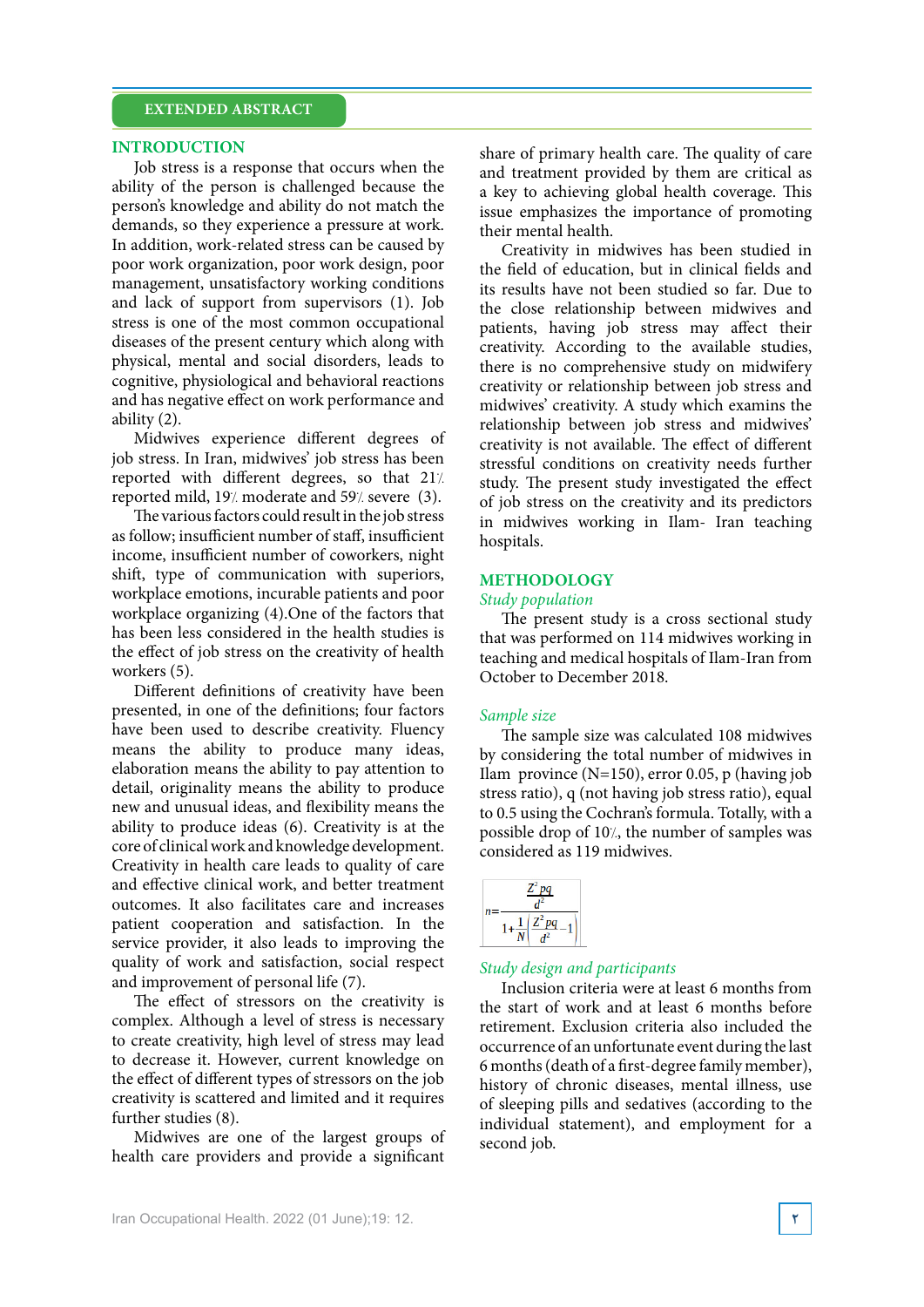### *Data* collection

After approving and obtaining permission from the ethics committee of Ilam University of Medical Sciences (ethics code: IR. MEDILAM. 1398.081), the list and information of all relevant midwifery staff were obtained from the nursing office. Sampling was done by convenience sampling and all eligible midwives were included in the study.

### *tools collection Data*

demographic information, job stress and Abedi Data collection tools included sociocreativity questionnaire which were completed by self-report method.

The socio-demographic questionnaire was included questions about age, education level, marital status, work experience, number of night shifts per month, satisfaction with hospital work and satisfaction with the arrangement of shifts.

Job stress was assessed using the HSE (Job Stress Questionnaire). The standard job stress questionnaire is related to the UK Health and Safety Executive (HSE), which includes 35 questions with 7 subscales role, communication between colleague, support of officials, support of colleagues, control, demand and change. Questions 1, 4, 11, 13 and 17 are related to the role subscale, questions  $5$ ,  $14$ ,  $21$  and  $34$ are related to the subscale of communication between colleague subscale, questions 8, 23, 29, 33 and 35 are related to the support of officials subscale, questions 7, 24, 27 and 31 related to the support of colleagues subscale, questions 2, 10, 15, 25, 19 and 30 are related to the control subscale, questions 3, 6, 9, 12, 16, 18, 20 and 22 are related to demand subscale and questions 32, 28 and 6 are related to the change subscale. The questionnaire has a 5-point Likert scale (never, rarely, sometimes, often and always). It should be noted that questions  $3, 5, 6, 9, 12, 14, 16, 18$ ,  $20, 21, 22$  and  $34$  are scored in reverse and the option »always« scores 1 and the option »never« scores 5. People with a mean score lower than 1.5 are considered as high stress, people with a score of 1.5 to 2.5 as moderate stress, people with a score of 2.5 to 3.5 as low stress and people with a score higher than 3.5 as stress-free. Moreover, the reliability of this questionnaire in Iran has been calculated using Cronbach's alpha coefficient as 0.78. The reliability of this questionnaire by calculating Cronbach's alpha in the present study was 0.73.

*Predictors of job stress and its relationship ...* 

The creativity assessment questionnaire is known as the Abedi Creativity Test (CT) and is based on Torrance's theory of creativity and was developed by Abedi in Tehran in 1982. The test has 60 three-choice questions, consisting of four subscales of fluidity, expand, innovation and flexibility. Questions 1 to 22 are for fluidity, 23 to 33 for expand, 34 to 49 for innovation and 50 to 60 for flexibility. The options indicate low, medium and high creativity, with a score of one for low, two for moderate and three for high degree of creativity. The score range in the fluidity category is from 22 to 66, in the expand category from  $11$  to  $33$ , in the innovation category from 16 to 48 and in the flexibility category from 11 to 33. Accordingly, the overall creativity score range of the questionnaire will be between 60 and 180 and each person who scores higher in this questionnaire is more creative. Daemi and Moqimi reported Cronbach's alpha coefficient of fluidity subscales 0.67, innovation 0.55, flexibility 0.84 and expand 0.48. The reliability of this questionnaire by calculating Cronbach's alpha in the present study was 0.78.

Content validation was used to determine the validity of tools. The questionnaires were given to ten faculty members of the medical sciences universities and the necessary corrections were made in the questionnaires according to their .opinions

### *analysis Statistical*

Dataanalysis was performed with SPSS software version 21. Descriptive statistics were used to describe socio-demographic characteristics, job stress and creativity. Correlation test was used to investigate the relationship between job stress and creativity. The general linear model test was used to determine the predictors of job stress. First, the variables of age, education level, marital status, work experience, number of night shifts per month, satisfaction with both the arrangement of shifts and working at hospital as well as overall creativity score were entered into the unadjusted general linear model test; then the variables that had  $P < 0.05$  were entered into the adjusted general linear model test. Significance level was considered less than 0.05.

### **RESULTS**

In this study, the question response rate was 95.79% and 5 questionnaires were excluded from the study because they were completed .incorrectly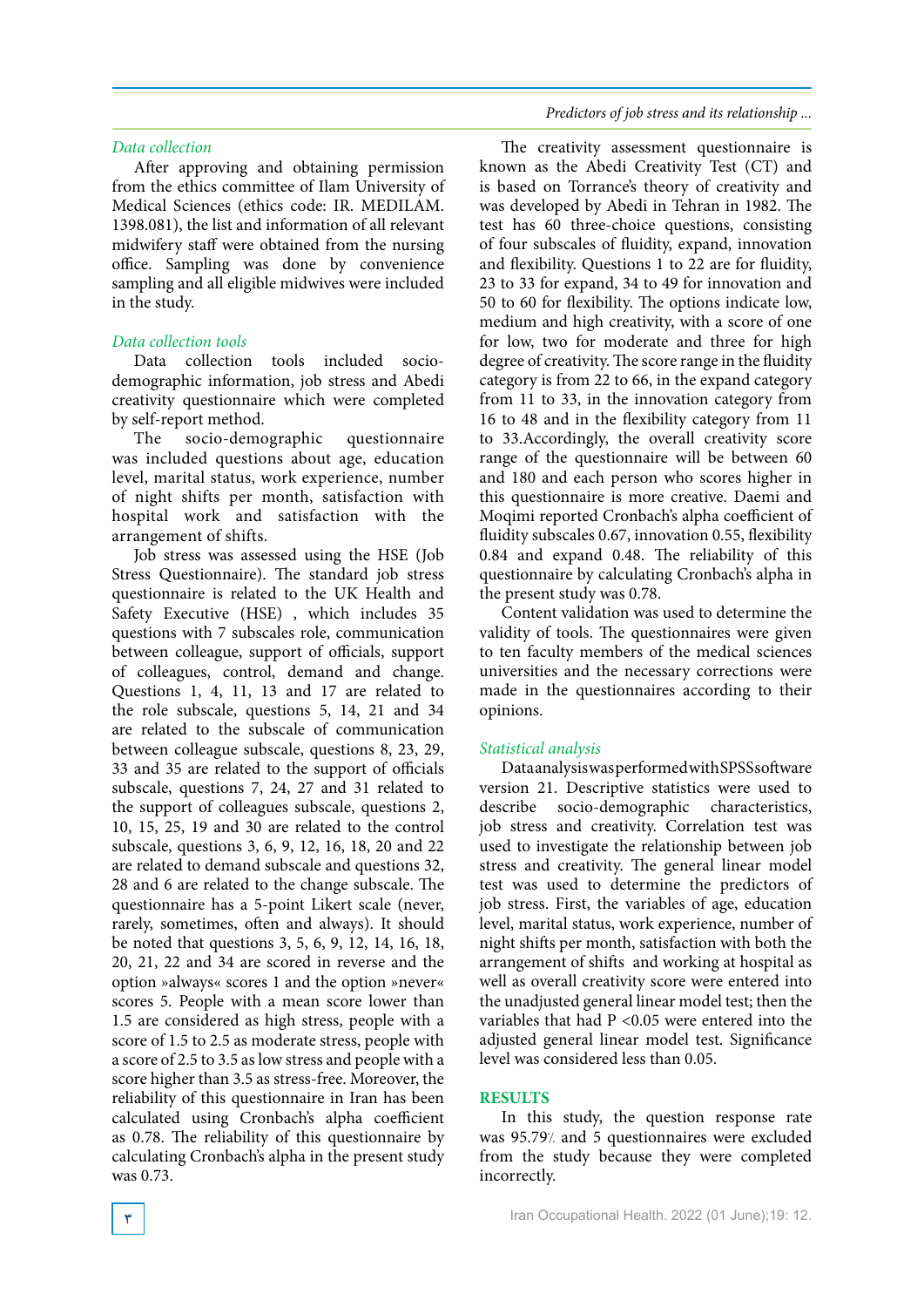## Bahrami-Vazir E, et al.

### *characteristics Participant*

The mean of midwives' age was  $33.2 \pm 0.8$ . About half of the midwives were married  $(58/)$ . The majority of the midwives' educational level (72%) was bachelor and 54% of them had  $\leq$  5 years work experience. Approximately, half of the midwives were satisfied with the arrangement of shifts  $(57/)$ , and about half of them  $(55/)$  were satisfied with hospital employment. The majority of the midwives  $(57/)$  had 5 to 9 night shifts per month.

## *Job stress scores*

Mean total score of job stress was  $3.3\pm0.5$  from

|                                        |               | Lack of   | Low stress    | Moderate | High   |
|----------------------------------------|---------------|-----------|---------------|----------|--------|
| Job stress $(1 to 5)$                  | Mean $(SD)^*$ | stress    |               | stress   | stress |
|                                        |               |           | Number $(\%)$ |          |        |
| Role                                   | 3.8(0.7)      | 102(89.5) | 7(6.1)        | 5(4.4)   | 0(0)   |
| <b>Communication between colleague</b> | 3.1(0.9)      | 41(36)    | 48(42.1)      | 23(20.2) | 2(1.8) |
| Support of officials                   | 3.2(0.8)      | 44 (38.6) | 47(41.2)      | 22(19.3) | 1(9)   |
| Support of colleague                   | 3.1(0.8)      | 38 (33.3) | 56(49.1)      | 16(14)   | 4(3.5) |
| Control                                | 3.2(0.7)      | 46(40.4)  | 52(45.6)      | 15(32.2) | 1(9)   |
| Demand                                 | 2.9(0.7)      | 19(16.7)  | 65 (57)       | 26(22.8) | 4(3.5) |
| Changes                                | 3.2(0.6)      | 34 (29.8) | 66 (57.9)     | 13(11.4) | 1(9)   |
| Overall job stress score               | 3.3(0.5)      | 40(35.1)  | 71(62.3)      | 3(2.6)   | 0(0)   |
| Creativity                             | Mean $(SD)^*$ |           |               |          |        |
| Fluidity $(22 \text{ to } 66)$         | 49.2(6.0)     |           |               |          |        |
| <b>Expand</b> (11 to 33)               | 22.0(4.0)     |           |               |          |        |
| Innovation (11 to 33)                  | 34.4(5.2)     |           |               |          |        |
| Flexibility (11 to 33)                 | 25.8(3.6)     |           |               |          |        |
| Overall creativity score (60 to 180)   | 131.5 (14.7)  |           |               |          |        |

Table 1. Stress and creativity score and its sub-domains in midwives (n=114)

\*Standard Deviation

In job stress a higher score indicates less stress.

In creativity a higher score indicates high creativity.

| Table 2. Relationship between socio-demographic characteristics and overall creativity score with overall job stress score based |
|----------------------------------------------------------------------------------------------------------------------------------|
| on multivariate general linear model test (n=114).                                                                               |

| Variable                                                  | Unadjusted                   |             | Adjusted                     |           |
|-----------------------------------------------------------|------------------------------|-------------|------------------------------|-----------|
|                                                           | $B(95\% \ CI)^*$             | $P_{value}$ | $B(95\% \text{ CI})^*$       | $P$ value |
| Age (year) (reference: $Age \ge 40$ )                     |                              |             |                              |           |
| $22 - 29$                                                 | $-0.2$ ( $-0.4$ to $-0.01$ ) | 0.038       | $-0.5$ ( $-0.2$ to 0.3)      | 0.703     |
| $30 - 39$                                                 | $-0.2$ ( $-0.4$ to $-0.00$ ) | 0.052       | $-0.1$ ( $-0.4$ to $0.1$ )   | 0.305     |
| Educational level (reference: Master)                     |                              |             |                              |           |
| Associate                                                 | $0.5(0.1 \text{ to } 0.9)$   | 0.021       | $0.5(0.1 \text{ to } 0.9)$   | 0.014     |
| Bachelor                                                  | $0.05$ (-0. 1 to 0.2)        | 0.601       | $-0.1$ ( $-0.3$ to $0.1$ )   | 0.350     |
| Marital status (reference: Married)                       |                              |             |                              |           |
| Single                                                    | $-0.2$ ( $-0.4$ to $-0.04$ ) | 0.014       | $-0.1$ ( $-0.3$ to $-0.04$ ) | 0.138     |
| Work experience (year) (reference: $\geq 11$ )            |                              |             |                              |           |
| $\leq$ 5                                                  | $-0.2$ ( $-0.4$ to $-0.03$ ) | 0.020       | $-0.2$ ( $-0.5$ to $0.04$ )  | 0.101     |
| $6 - 10$                                                  | $-0.2$ ( $-0.4$ to $0.1$ )   | 0.157       | $-0.1$ ( $-0.4$ to 0.2)      | 0.557     |
| Number of night shifts per month (reference: $\geq 10$ )  |                              |             |                              |           |
| $\leq$ 4                                                  | $-0.01$ ( $-0.3$ to $-0.2$ ) | 0.904       |                              |           |
| $5-9$                                                     | $-0.002$ ( $-0.2$ to 0.2)    | 0.988       |                              |           |
| Satisfaction of the arrangement of shifts (reference: No) |                              |             |                              |           |
| <b>Yes</b>                                                | $0.2$ (0.3 to 0.4)           | 0.022       | $0.1$ ( $-0.1$ to $0.2$ )    | 0.362     |
| Satisfaction with hospital employment (reference: No)     |                              |             |                              |           |
| Yes                                                       | $0.2$ (0.1 to 0.4)           | 0.003       | $0.2$ (0.05 to 0.4)          | 0.010     |

Adjusted R Squared =  $0.157$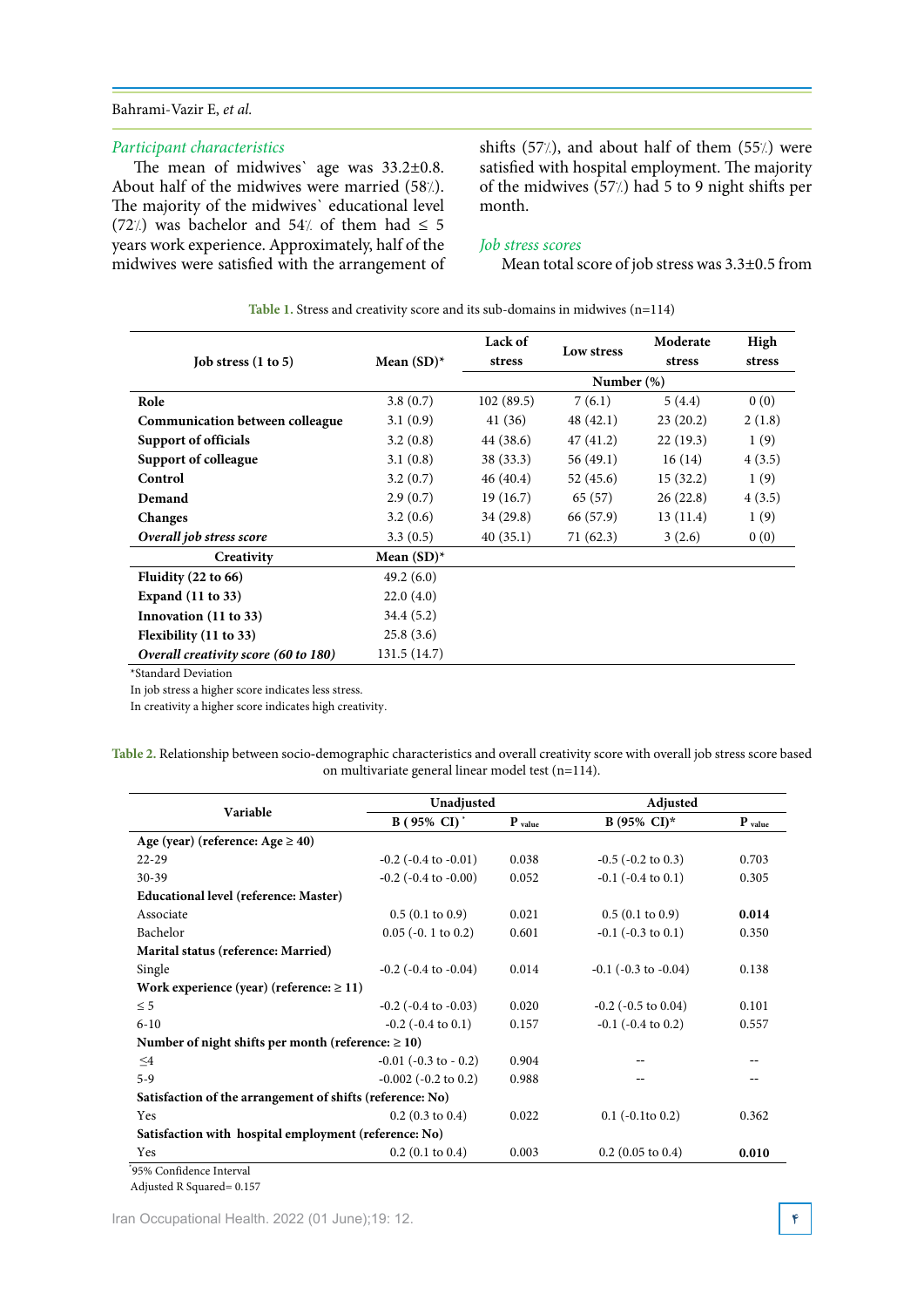*Predictors of job stress and its relationship* ...

the attainable score of 1-5.  $62/$  of midwives had low job stress and 35% had no job stress (Table 1).

### *scores Creativity*

From the score range of 60 to 180 for the overall creativity, the mean of the overall creativity score was  $131.5\pm 14.7$ . The highest mean of creativity was in the fluidity subscales  $49.2$  (0.6) and the lowest mean of it was in the expand subscales  $0.22\pm0.4$  (Table 1).

#### *Relationship between job stress and creativity*

The overall score of job stress was not related to the overall score of creativity ( $r = 0.151$  and  $P > 0.05$ ), and its relationship with the subscales were not significant ( $P > 0.05$ ).

#### *Predictors of job stress*

Based on the modified generalized linear model test, education level ( $P = 0.014$ , CI = 95/. 0.1 to 0.9,  $B = 0.5$ ) and satisfaction with working at hospital (P = 0.010, CI = 95%, 0.05 to 1.5, B  $= 0.2$ ) were predictors of job stress and these variables were able to predict 15.7% of the variance related to job stress among midwives (Adjusted R Squared =  $0.157$ ) (Table 2).

#### **CONCLUSIONS**

As far as the results showed the low levels of job stress among the midwives, managers could benefit considerably from this along with other influential factors such as satisfaction with working at hospital in order to enhance the quality of clinical services and upgrade the hospitals' standards and provide the flexible and creative environments. Further studies should also be conducted to examine creativity in midwifery and the effect of job stress on it. Moreover, it is recommended to conduct studies in the teaching and private hospitals as well as the health centers to compare the level of creativity and job stress among them.

#### **ACKNOWLEDGMENT**

Researchers would like to thank the midwives working in Ilam-Iran Educational Medical Centers. Furthermore, we would like to thank the Vice Chancellor for Research of Ilam University of Medical Sciences for their financial support.

#### **CONFLICT OF INTEREST**

The authors state that there was no conflict of interest in this study.

### How to cite this article:

Ellahe Bahrami-Vazir, Azam Mohammadi, Faezeh Mohammadshahi, Ashraf Direkvand-Moghadam, Nasibeh Sharifi, Elahesadat Saeedifar, Fatemeh Ghelichkhani, Yoosef Faghihnia Torshizi. Predictors of Job Stress and Its Relationship with Creativity in Midwives Working in Ilam-Iran Hospitals; A Cross-Sectional Study. Iran Occupational Health. 2022 (01 June): 19:12.

<sup>\*</sup>This work is published under CC BY-NC 4.0 licence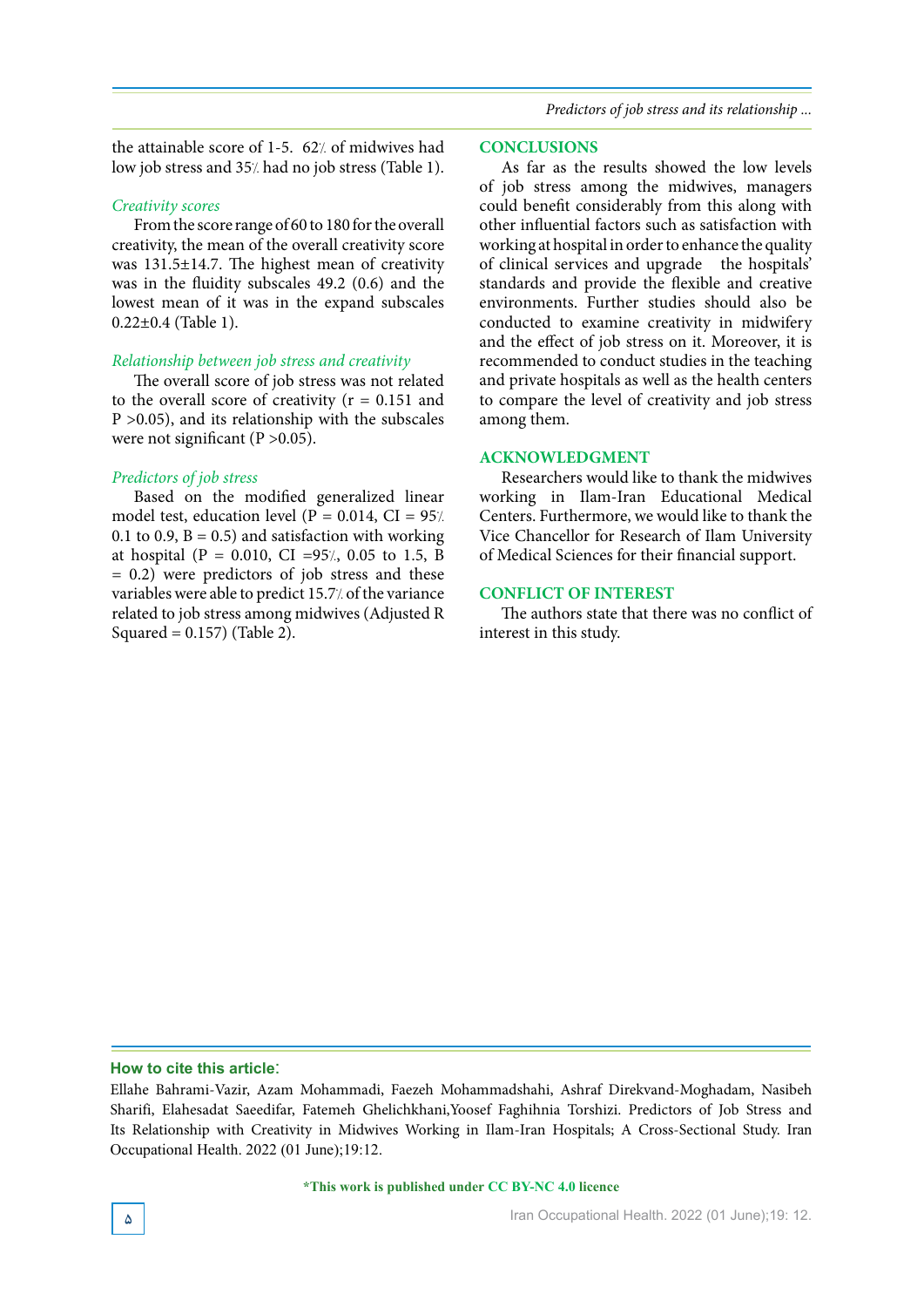

**مقاله پژوهشی** http://ioh.iums.ac.ir



#### $\mathbf{a}$ **f**  $\mathbf{a}$  in assessment to in a set  $\mathbf{a}$ **fatigue visual to relationship and workplaces office the in assessment temperature color and Lighting پیشگوییکنندههای استرس شغلی و ارتباط آن با خالقیت در ماماهای شاغل در بیمارستانهای آموزشی ایالم-ایران؛ یک مطالعه ی مقطعی**

الهه بهرامى و  $\,$  ,Sciences Medical of University Hamadan ,Health of School ,Hygiene Occupational of Department ,MSc **,Pirmoradi Zahra** <mark>. فائزه محمدشاهی<del>: انثر ب</del>وی کارشناسی ارشد اپیدمیولوژی، گروه اپیدمیولوژی، دانشکده بهداشت، دانشگاه علوم پزشکی ایلام، ایلام، جمهوری اسلامی ایران؛ .</mark> ID **الهه بهرامی وزیر:** مربی، گروه مامایی، دانشکده پرستاری و مامایی، دانشگاه علوم پزشکی ایالم، ایالم، جمهوری اسالمی ایران. **اعظم محمدی:** دانشجوی دکتری بهداشت باروری، گروه مامایی، دانشکده پرستاری و مامایی، دانشگاه علوم پزشکی تهران، تهران، جمهوری اسالمی ایران.

ا اشدف د، بکه: **اشت**ان ا<mark>شىرف در یکوند مقا<sup>لر</sup>ے: (</mark>انشیار، گروه مامایی، دانشکده پرستاری و مامایی، دانشگاه علوم پزشکی ایلام، ایلام، جمهوری اسلامی ایران.

 $\frac{1}{2}$ **نسیبه شریفی:** استادیار، گروه مامایی، دانشکده پرستاری و مامایی، دانشگاه علوم پزشکی ایالم، ایالم، جمهوری اسالمی ایران.

 of University Hamadan ,Health of School ,Biostatistics of Department ,Professor Associate ,Professor **,Fardmal Javad الهه سادات سعیدی فر:** مربی، گروه پرستاری، دانشکده علوم پزشکی تاکستان، دانشگاه آزاد تاکستان، قزوین، جمهوری اسالمی ایران.

 $\sum_{i=1}^{\infty} \frac{1}{i}$ **فاطمه قلیچ خانی:** )\* نویسنده مسئول( دانشجوی دکتری بهداشت باروری، گروه مامایی، دانشکده پرستاری و مامایی، دانشگاه علوم پزشکی تهران، تهران، جمهوری اسالمی ایران. Ghelichkhani\_f@yahoo.co

**یوسف فقیه نیا ترشیزی:** دکترای علوم کامپیوتر، مرکز تحقیقات بهداشت کار، دانشگاه علوم پزشکی ایران، تهران، جمهوری اسلامی ایران .<br>.

# چکیده

| كليدواژهها               | <b>زمینه و هدف:</b> استرس شغلی، از شایعترین بیماریهای شغلی است که بر کیفیت خدمات تأثیر بسزایی دارد و خلاقیت، هسته ی                                                                                                   |
|--------------------------|-----------------------------------------------------------------------------------------------------------------------------------------------------------------------------------------------------------------------|
| خلاقيت                   | کار بالینی است. بر طبق بررسیهای انجامشده، تأثیر شرایط استرسiا بر خلاقیت، نیاز به مطالعات بیشتری دارد. مطالعه ی حاضر،                                                                                                  |
| استرس شغلى               | قصد دارد ارتباط استرس شغلی با خلاقیت و عوامل پیشگویی کننده ی استرس شغلی را در ماماها تعیین کند.                                                                                                                       |
| ماما                     | روش بررسی: مطالعهی توصیفی–تحلیلی حاضر، بر روی ۱۱۴ نفر از ماماهای شاغل در بیمارستانهای آموزشی–درمانی شهر                                                                                                               |
|                          | ایلام در سال ۱۳۹۸ انجام شد. نمونهگیری بهصورت در دسترس با استفاده از پرسشنامههای مشخصات فردی–اجتماعی، استرس                                                                                                            |
|                          | شغلی HSE و خلاقیت عابدی CT انجام شد. برای بررسی ارتباط استرس شغلی با خلاقیت، از آزمون همبستگی پیرسون و                                                                                                                |
|                          | برای تعیین متغیرهای پیشگویی کننده ی استرس شغلی، از آزمون مدل خطی عمومی استفاده شد. دادهها با استفاده از SPSS                                                                                                          |
|                          | نسخه ی ۲۱ تجزیهوتحلیل شدند.                                                                                                                                                                                           |
|                          | یافته ها: اکثر ماماها (۶۲٪) استرس شغلی کمی داشتند و ۳۵٪ استرس شغلی نداشتند. میانگین نمره ی کلی استرس شغلی،                                                                                                            |
| تاريخ دريافت: ١۴٠٠/٠٢/١٨ | ۵/ +٣/٣± از نمره ی قابل کسب ١ تا ۵ بود. میانگین نمره ی کلی خلاقیت، ١۴/٧ ±١/١٣١ از نمره ی قابل کسب ۶۰ تا ١٨٠ بود.                                                                                                      |
|                          | استرس شغلی، با خلاقیت و زیر دامنههای آن ارتباط نداشت. داشتن سطح تحصیلات کمتر (۰/ ۰/ ۰/ ۰/۹،P= ۰/۰۱۴). CI ۹۵ /                                                                                                         |
| تاریخ پذیرش: ۱۴۰۰/۱۱/۳۰  | ۵/-B=) و رضایت داشتن از اشتغال در بیمارستان (۱/۰۱۰ =N۴،P) تا ۰/۸×۰=٪ ۵۵ A=۰/۲ ، ۲-۱۲ )، بهعنوان پیشگویی کنندههای                                                                                                      |
|                          | استرس شغلی بودند.                                                                                                                                                                                                     |
|                          | <b>نتیجه گیری: با</b> توجه به کم بودن سطح استرس شغلی و بالا بودن سطح خلاقیت، مدیران بیمارستانی میتوانند از این<br>عوامل در کنار رضایت از اشتغال در بیمارستان بهمنظور ارائه ی خدمات بالینی با کیفیت بیشتر بهره بگیرند. |
|                          |                                                                                                                                                                                                                       |
|                          | تعارض منافع: گزارش نشده است.                                                                                                                                                                                          |
|                          | منبع حمايت كننده: دانشگاه علوم پزشكي ايلام.                                                                                                                                                                           |
|                          |                                                                                                                                                                                                                       |
|                          |                                                                                                                                                                                                                       |
|                          |                                                                                                                                                                                                                       |
|                          |                                                                                                                                                                                                                       |
|                          |                                                                                                                                                                                                                       |
|                          |                                                                                                                                                                                                                       |
|                          |                                                                                                                                                                                                                       |
|                          |                                                                                                                                                                                                                       |

#### of presence the with measured and observed accurately were distances and angles **شیوه استناد به این مقاله:**

 $\frac{1}{\sqrt{2}}$ Ellahe Bahrami-Vazir, Azam Mohammadi, Faezeh Mohammadshahi, Ashraf Direkvand-Moghadam, Nasibeh Sharifi, Elahesadat Saeedifar, Fatemeh Ghelichkhani,Yoosef Faghihnia Torshizi. Predictors of Job Stress and Its Relationship with Creativity in Midwives Working in Ilam-Iran Hospitals; A Cross-Sectional Study. Iran Occupational Health. 2022 (01 June);19:12.

**\*انتشار این مقاله به صورت دسترسی آزاد مطابق با 4.0 NC-BY CC صورت گرفته است**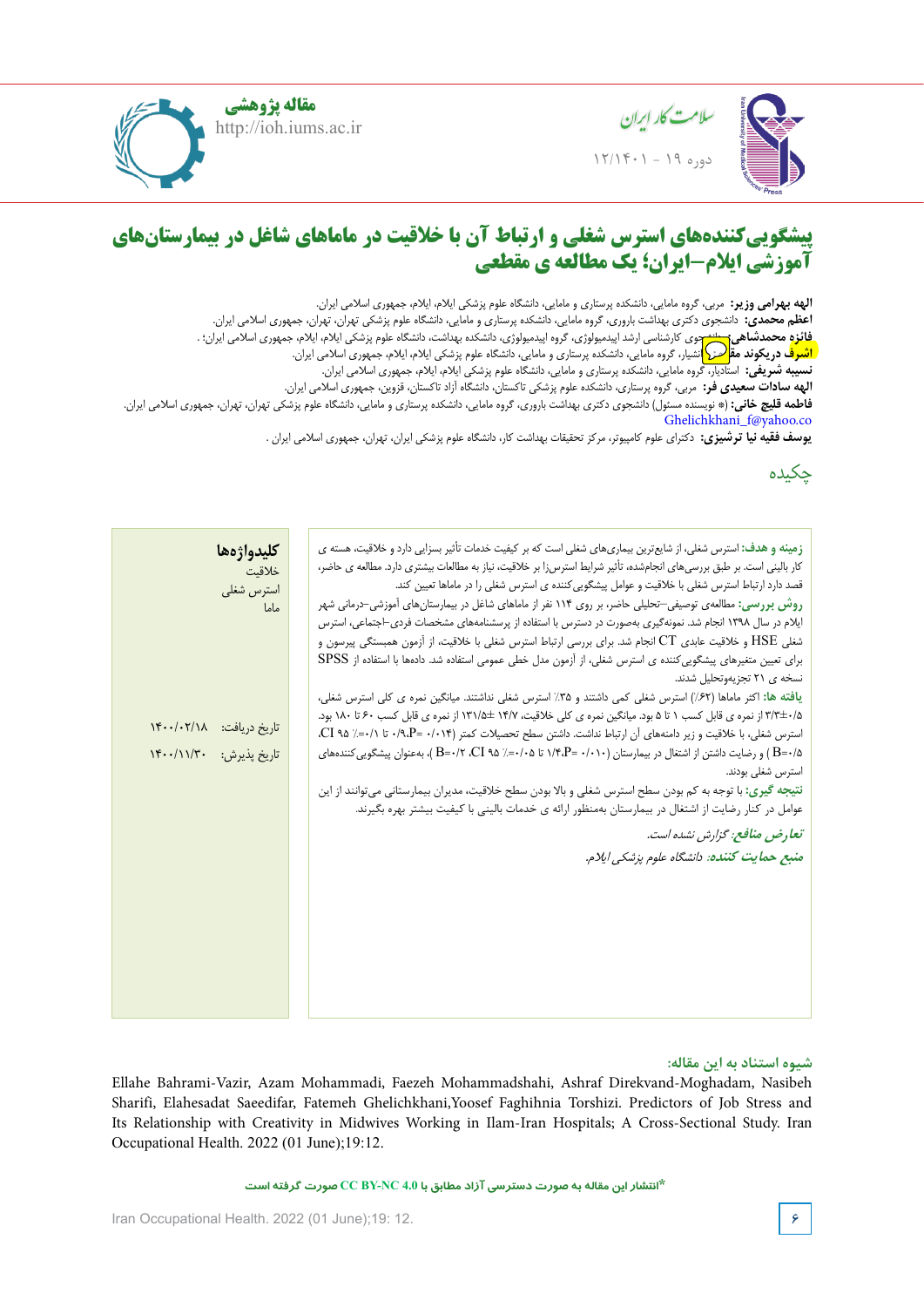**مقدمه**

استرس شغلی، پاسخی است که درهنگام عدم تطابق دانش و توانایی فرد با تقاضاها و فشارهای کاری و به چالش کشیده شدن توانایی فردبروز میکند (1). استرس شغلی، یکی از شایعترین بیماریهای شغلی قرن حاضر است و همراه با اختالالت جسمی، روانی و اجتماعی (2)، منجر به واکنشهای شناختی، فیزیولوژیک و رفتاری میگردد و اثرات مضری بر سازماندهی کاری و محیط کار (3) و تأثیر منفی بر عملکرد و توانایی کار دارد (4). استرس شغلی، همچنین منجر به افزایش فرسودگی شغلی (5)، بیقانونی، غیبت و جابهجایی کارکنان میگردد (6).

ماماها، از بزرگترین گروههای ارائهدهنده ی خدمات سالمت هستند و درجات مختلف استرس شغلی را تجربه میکنند. در ایران، استرس شغلی ماماها با درجات مختلفی گزارش شده است؛ بهطوری که %21 استرس شغلی خفیف، %19 تا %23 استرس شغلی متوسط، %48 تا %59 استرس شغلی شدید و خیلی شدید را گزارش کردهاند (,4 7). عوامل فردی-اجتماعی متعددی ازجمله تعداد ناکافی پرسنل، رخ دادن شرایط غیرمنتظره، درآمد ناکافی، داشتن شیفت شب، نحوه ی ارتباط با مافوق، هیجانات محل کار، بیماران غیرقابل درمان، سازماندهی ضعیف محل کار (3)، درگیری با پزشکان، همکاران، سرپرستان، تبعیض بین همکاران و ترس از مرگ بیماران، بر استرس شغلی ماماها مؤثر بودهاند (5). در این میان، یکی ازعواملی که در مطالعات مربوط به بهداشت ودرمان کمتر مورد توجه قرار گرفته است، تأثیر استرس شغلی بر خالقیت کارکنان درمانی است (8).

تعریفهای متفاوتی از خالقیت ارائه شده است (9). در یکی از تعریفها، چهار عامل در توصیف خالقیت استفاده شده است: سیالی، یعنی استعداد تولید ایدههای فراوان؛ بسط، یعنی استعداد توجه به جزئیات؛ ابتکار، یعنی استعداد تولید ایدههای نو و غیرمعمول؛ و انعطافپذیری، یعنی استعداد تولید ایدهها یا روشهای بسیار گوناگون (10). خالقیت با مفهوم تولید ایدههای جدید و مفید در سازمانها، منحصر به بخشهای تولیدی نبوده و در بخشهای خدماتی نیز با توجه به نوع مشتری (بیمار) اهمیت دارد (11). خالقیت در مراقبتهای بهداشتی و درمانی، منجر به مراقبت باکیفیت و کار بالینی اثربخش، دستیابی به نتایج بهتر درمانی، تسهیل مراقبت از بیمار، همکاری بیشتر بیماران و افزایش رضایت بیمار میگردد؛ همچنین در ارائهدهنده ی خدمت منجر به بهبود کیفیت

کار و رضایت، خودباوری، کسب احترام اجتماعی، بهبود زندگی شخصی و ارتقای سازمان میگردد (12). خالقیت، هسته ی اصلی کار بالینی و توسعه ی دانش است. کارکنان بالینی، از بیماران با شرایط متفاوت مراقبت می نمایند، اغلب با شرایط غیرمنتظره در محیط کار مواجه میگردند و باید فراتر از مراقبتهای روتین عمل کنند و برای اتخاذ تصمیمات سودمند باید مهار تهای تفکر خلاق را کسب نمایند (13)؛ اما خالقیت با موانعی مواجه است؛ ازجمله عدم حمایت مدیران و تشویق اندك، حمایت مالی اندك، پرداخت از جیب، بر هم زدن نقش در خانواده که این عوامل منجر به نارضایتی و دلسردی کارکنان بالینی میگردد (12). تأثیرعوامل استرسزا بر خالقیت، پیچیده است؛ سطحی از استرس برای ایجاد خالقیت ضروری است و استرس زیاد ممکن است منجر به کاهش خالقیت گردد (۱۴)؛ اما دانش فعلی در زمینه ی تأثیر انواع مختلف عوامل استرس;ا بر خلاقیت شغلی، پراکنده و محدود است (15) و تأثیر شرایط مختلف استرسزا بر خالقیت، نیاز به مطالعات بیشتری دارد (14).

ماماها، %50 از کارکنان بهداشتی و درمانی را در جهان تشکیل میدهند و سهم قابل توجهی از مراقبتهای بهداشتی اولیه را ارائه میدهند؛ و کیفیت ارزیابی، مراقبتها و درمانهای ارائهشده توسط آنها حیاتی است و کلیدی برای دستیابی به پوشش جهانی سالمت هستند (16). این موضوع، بر اهمیت ارتقای بهداشت روانی این قشر از جامعه تأکید دارد. خالقیت در مراقبتهای بهداشتی و درمانی، منجر به ارتقای کار بالینی میگردد (12). خالقیت در ماماها در زمینه ی آموزشی بررسی شده است (17)؛ امادر زمینههای بالینی و نتایج آن برای بیماران و ماماها موردبررسی قرار نگرفته و نتایج آن مشخص نیست. به علت ارتباط تنگاتنگ ماماها با مادران باردار، استرسهای شغلی ممکن است میزان خالقیت آنها را در برخورد با مشکالت پیشرو تحت تأثیر قرار دهد. مطابق بررسی متون انجامشده، مطالعه ی جامعی در زمینه ی خالقیت ماماها وجود ندارد و مطالعهای که به بررسی ارتباط استرس شغلی و خالقیت ماماها پرداخته باشد، در دسترس نیست؛ لذا از آنجایی که تأثیر شرایط مختلف استرسزا بر خالقیت نیاز به مطالعات بیشتری دارد (14)، مطالعه ی حاضر قصد دارد به بررسی پیشگویی کنندههای استرس شغلی و تأثیر استرس شغلی بر خالقیت در ماماهای شاغل در بیمارستانهای آموزشی-درمانی ایالم-ایران بپردازد.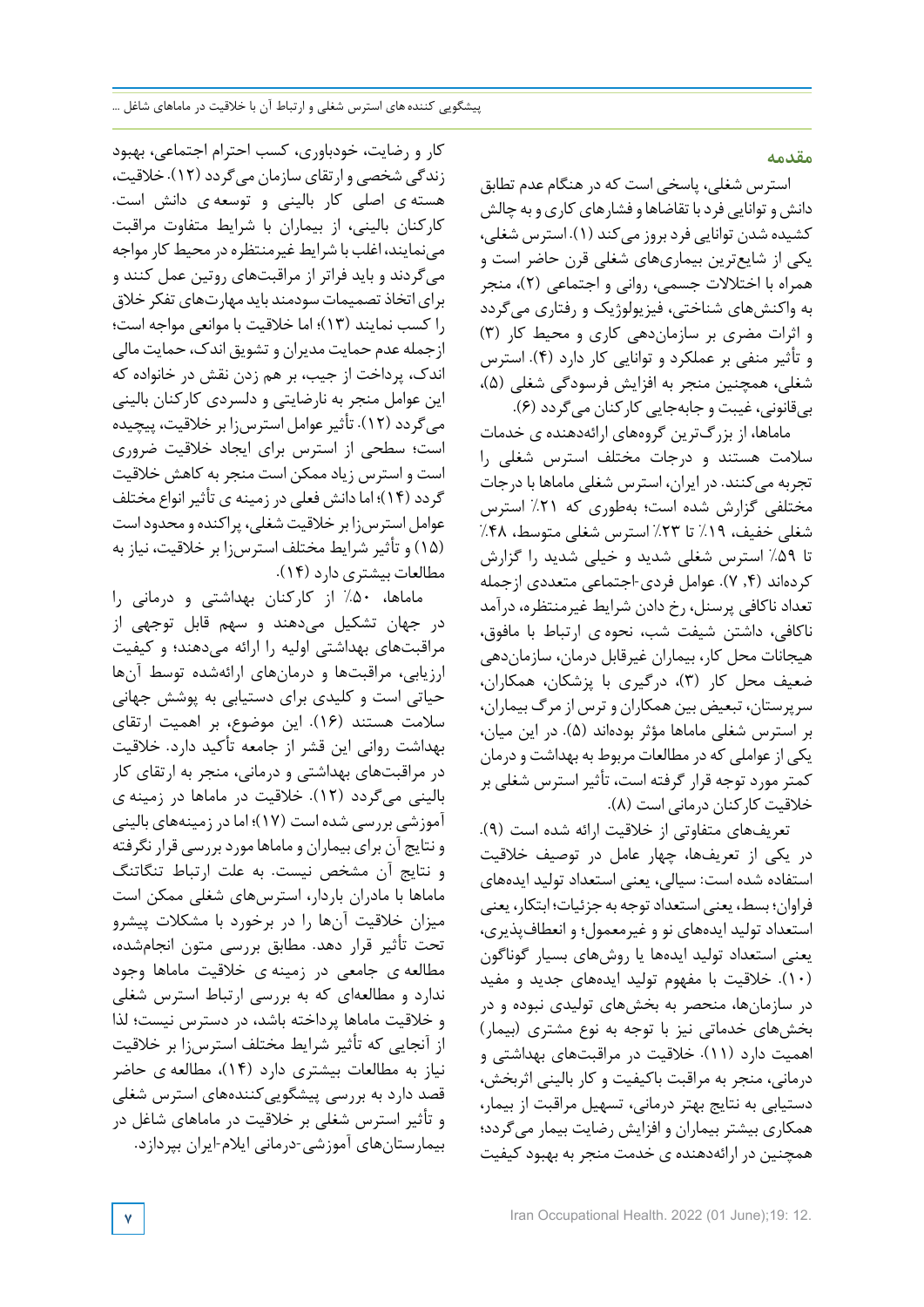# **روش بررسی** نوع مطالعه <sup>و</sup> افراد شرکتکننده

مطالعهی حاضر، یک مطالعهی توصیفی-تحلیلی است که بر روی 114 نفر از ماماهای شاغل در بیمارستانهای آموزشی-درمانی استان ایالم از مهر تا آذرماه سال 1398 انجام شد. معیارهای ورود به مطالعه، عبارت بودند از: گذشتن حداقل 6 ماه از زمان شروع به کار فرد و وجود حداقل 6 ماه فاصله تا زمان بازنشستگی. معیارهای خروج از مطالعه نیز شامل وقوع حادثه ی ناگوار در 6 ماه اخیر (فوت یکی از افراد درجهیک خانواده)، سابقه ی ابتال به بیماریهای مزمن، بیماریهای روانی، مصرف داروهای خوابآور و آرامبخش (مطابق اظهاراتخودفرد) و اشتغال در شغل دوم بود.

# نمونهگیری

پس از تصویب طرح و کسب مجوز از کمیته ی اخالق دانشگاه علوم پزشکی ایالم (کد اخالق: .MEDILAM.IR 1398.081)، لیست و اطالعات کلیه ی پرسنل شاغل مامایی مربوط باارائه ی اجازهنامه ی کتبی از دفتر پرستاری بیمارستانهای استان اخذ شد و افراد از نظر معیارهای ورود و خروج به مطالعه، بررسی شدند؛ و با هماهنگی با سوپروایزر، به بخشهای مختلف بیمارستانها مراجعه شد، نمونهگیری در بیمارستانهای آموزشی درمانی ایالم بهصورت در دسترس انجام شد و کلیه ی ماماهای حائز شرایطوداوطلب شرکت درمطالعه، پسازارائه خالصهای از انجام کار و اهداف مطالعه، وارد مطالعه شدند. از کلیه ی افراد، رضایتنامه ی آگاهانه ی کتبی اخذ شد.

# ابزارهاگردآوری دادهها

ابزارها گردآوری دادهها، شامل چکلیست مشخصات فردی-اجتماعی، پرسشنامه ی استرس شغلی و پرسشنامه ی خالقیت عابدی بود که به شیوه ی خودگزارشی تکمیل شدند.

چکلیست مشخصات فردی-اجتماعی، محققساخته بود و شامل سؤاالتی در زمینه ی سن، سطح تحصیالت، وضعیت تأهل، سابقه یکار (سال)، تعداد شیفتهایشب در ماه، رضایت از کار در بیمارستان و رضایت از چیدمان شیفتها بود. استرس شغلی، با استفاده از پرسشنامه ی استرس شغلی  $\mathrm{HSE}^1$  بررسی شد. پرسشنامه ی استاندارد استرس شغلی، مربوط به مؤسسه ی سالمت و ایمنی انگلستان است که شامل 35 سؤال با 7 زیرمقیاسهای

نقش، ارتباط بین همکاران، حمایت مسئولین، حمایت همکاران، کنترل، تقاضا و تغییرات می باشد. سؤاالت ،1 ،4 ،11 13 و 17 مربوط به زیر مقیاس نقش، سؤاالت ،5 ،14 21 و 34 مربوط به زیر مقیاس ارتباط بین همکاران، سؤالات ۸، ۲۳، ۲۹، ۳۳ و ۳۵ مربوط به زیر مقیاس حمایت مسئولین، سؤاالت ،7 ،24 27 و 31 مربوط به زیر مقیاس حمایتهمکاران،سؤاالت،2 ،10 ،15 ،25 19 و 30 مربوط به زیر مقیاس کنترل، سؤالات ، ۶، ۹، ۱۲، ۱۶، ۱۸، ۲۰ و 22 مربوط به زیر مقیاس تقاضا و سؤاالت ،32 28 و 6 مربوط به زیر مقیاس تغییرات است. پرسشنامه ی طیف لیکرت، 5گزینه (هرگز، بهندرت، بعضی اوقات، اغلب، همواره) دارد و در این پرسشنامه، هرکدام از مقیاسها از 1تا 5 نمرهدهی میشوند. باید توجه داشت که سؤاالت ،3 ،5 ،6 ،9 ،12 ،14 ،16 ،18 ،20 ،21 22 و 34 بهصورت معکوس نمرهگذاری میشوند و گزینه ی همواره، نمره ی 1 و گزینه ی هرگز، نمره ی 5 میگیرد. نمرات درهر یک از حیطههای پرسشنامه صرفاً با میانگین (انحراف معیار) و دادههای کمی بیان میشود. برای محاسبه ی میانگین، ابتدا میانگین سؤاالت هر حیطه محاسبه میشودو سپس عدد محاسبهشده بر تعداد سؤاالت هر حیطه تقسیم میشود. بهطور کلی، در هر زیرمقیاس و کل پرسشنامه، نمره ی باال نشاندهنده ی استرس شغلی کمتر است. از سوی دیگر، میتوان با در نظر گرفتن میانگین نمرات، فراوانی (درصد) میزان استرس درهرزیرمقیاس و مقیاس کلی در چهار رده ی تقسیمبندی را بیان کرد. افراد با میانگین نمرات پایینتر از ،1/5 بهعنوان استرس باال، افراد با نمره ی 1/5 تا 2/5 بهعنوان استرس متوسط، افراد با نمره ی 2/5 تا 3/5 بهعنوان استرس پایین و افراد با نمره ی باالتر از ،3/5 بهعنوان بدون استرس در نظر گرفته میشوند (18). همچنین پایایی این پرسشنامه در ایران با استفاده از محاسبه ی ضریب آلفای کرونباخ 0/78 محاسبه و تأیید شده است (19). پایایی این پرسشنامه با محاسبه ی آلفای کرونباخ در مطالعه ی حاضر، 0/73 بود.

پرسشنامه ی سنجش خالقیت، به آزمون سنجش خلاقیت عابدی  $\overline{CT}^2$  مشهور است و بر اساس نظریه ی تورنس درباره ی خالقیت و در سال 1361 بهوسیله ی عابدی در تهران ساخته شده است. این آزمون، 60 سؤال سهگزینهای دارد که از چهار خردهآزمون سیالی، بسط، ابتکار و انعطافپذیری تشکیل شده است. سؤاالت یک تا 22 به سیالی، 23تا 33 به بسط، 34 تا 49 به ابتکار و 50 تا 60 به انعطافپذیری مربوط است. گزینهها

<sup>1</sup> Health and Safety Executive

<sup>2</sup> Abedi Creativity Test

**Iran Occupational Health. 2022 (01 June):19: 12.**  $\lambda$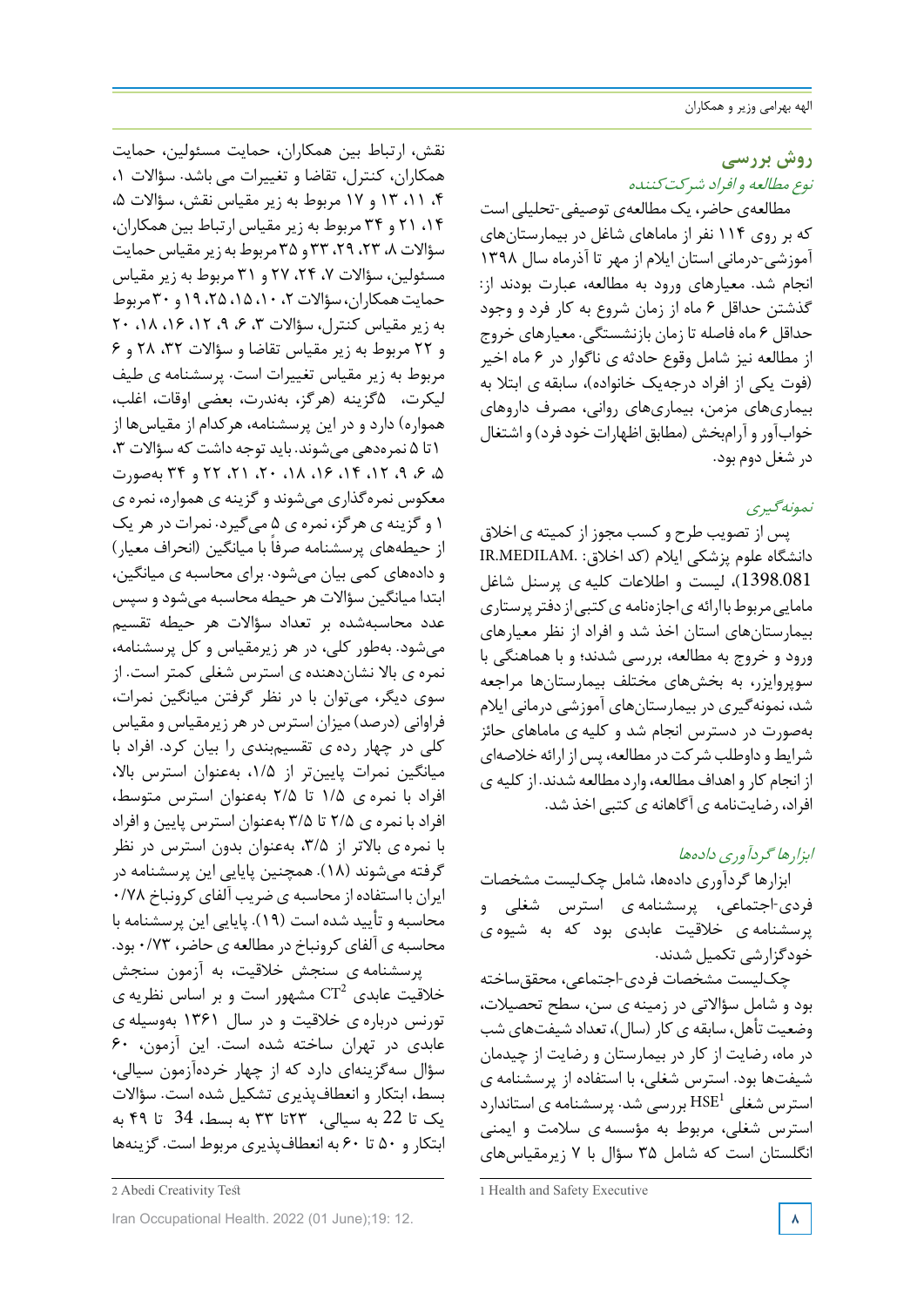عبارت بودند از خالقیت پایین، متوسط و باال که نمره ی 1 برای خالقیت پایین، نمره ی 2 برای خالقیت متوسط و نمره ی 3 برای خالقیت باال در نظر گرفته شده است. مجموع نمرات کسبشده در هر خردهآزمون، نمایانگر نمره ی آزمودنی در آن بخش است و مجموع نمرات آزمودنی در چهار خردهآزمون، نمره ی کلی خالقیت را نشان میدهد. دامنه ی نمره در خردهآزمون سیالی از 22 تا ۶۶، در مقوله ی بسط از ۱۱ تا ۳۳، در مقوله ی ابتکار از 16 تا 48 و در مقوله انعطافپذیری از 11 تا 33 میباشد و دامنه ی نمره ی کل خالقیت بین 60 و 180 خواهد بود؛ وهرچه فرد در این پرسشنامه نمره ی باالتری کسب کند، دارای خالقیت بیشتری است (20). دائمی و مقیمی ضریب آلفای کرونباخ بخش سیالی47 /0، ابتکار ۰/۵۵، انعطافپذیری 0/84 و بسط 0/48 گزارش شد (10). پایایی این پرسشنامه با محاسبه ی آلفای کرونباخ در مطالعه ی حاضر 0/78 بود.

برای تعیین اعتبار ابزارهای بهکاررفته، از اعتبار محتوا استفاده شد. پرسشنامهها در اختیار ده نفر از اعضای هیئت علمی دانشگاههای علوم پزشکی قرار داده شد و با توجه به نظراتآنها اصالحاتالزم در پرسشنامهها صورتگرفت.

# حجم نمونه

با استفاده از فرمول کوکران، با در نظر گرفتن تعداد ماماهای استان (۱۵۰ نفر)، خطای p ،۰/۰۵ (نسبت داشتن استرس شغلی)، q) نسبت فقدان استرس شغلی)، معادل 0/5 و سطح اطمینان %95 (z = 1/96 (حجم نمونه 108 نفر محاسبه شد. با احتساب 10 درصد ریزش احتمالی، حجم نمونه ی نهایی 119 نفرمحاسبه گردید.

| $n -$ |  |  |
|-------|--|--|
| "     |  |  |

# آزمونهای آماری

آنالیز دادهها، با نرمافزار آماری SPSS نسخه ی 21 انجام شد. از آمار توصیفی شامل میانگین (انحراف معیار) و فراوانی (درصد) برای توصیف مشخصات فردی-اجتماعی، استرش شغلی و خالقیت استفاده شد. برایبررسی ارتباط استرس شغلی با خالقیت، از آزمون همبستگی پیرسون استفاده شد. برای تعیین متغیرهای پیشگوییکننده ی استرس شغلی، از آزمون مدل خطی عمومی استفاده شد؛ ابتدا متغیرهای سن، سطح تحصیالت، وضعیت

تأهل، میزان سابقه ی کار، تعداد شیفتهای شب در ماه، رضایت از کار در بیمارستان، رضایت از چیدمان شیفتها و نمره ی کلی خالقیت هر یک بهتنهایی واردآزمون مدل خطی عمومی تعدیلنشده شدند و سپس متغیرهایی که 0/05>P داشتند، با هم وارد آزمون مدل خطی عمومی تعدیلشده شدند. سطح معنیداری،کمتراز 0/05 درنظر گرفته شد.

# **نتایج**

در این مطالعه، میزان پاسخگویی به سؤاالت پرسشنامهها %95/79 بود و 5 پرسشنامه به دلیل اینکه کامل تکمیل نشده و مخدوش بودند، از مطالعه خارج شدند (نمودار 1). میانگین سن ماماها 8/0 33/±2 سال و سطح تحصیالت اکثر آنها (%72/8) لیسانس بود. مشخصات دموگرافیک شرکتکنندگان در مطالعه، در جدول شماره ی 1 ارائه شده است.

میانگین ± انحراف معیار نمره ی کلی استرس شغلی شرکتکنندگان درمطالعه، 0/5 ± 3/3 (0/5) بود (نمودار 1)؛ واکثر شرکتکنندگان در مطالعه، سطح استرس شغلی پایینی (نمره 2/5 تا 3/5) داشتند (%62/3) و %35/1 از شرکتکنندگان استرس شغلی نداشتند (نمره باالتر از 3/5). در جدول شماره ی ،2 استرس کلی و زیردامنههای آن، ارائه شده است.

میانگین نمره ی کلی خالقیت 14±/7 131/5 (14/7) از نمره ی قابل کسب 60 تا 180 بود (نمودار 2).  $\pm$  ۶/۰ بیشترین میانگین خلاقیت در زیردامنه ی سیالی  $\cdot$ ۶/۰ 49/2 و کمترین در زیر دامنه ی بسط (4±/0 22/0) بود (جدول 3). نمره ی کلی استرس شغلی با نمره ی کلی خالقیت، ارتباط آماری معناداری نداشت (/151 =r 0و /05<0 P (و ارتباطی با زیردامنه ی سیالی (/153 =r 0و  $(P \cdot > \rightarrow \wedge \bullet)$ ، زیردامنه ی بسط (۲۰۰۸ + =r و  $(P \cdot > \rightarrow \bullet)$ ، زیردامنه ی ابتکار (/132 =r 0و /05<0 P (و زیردامنه ی انعطافپذیری (/183=r 0و /05<0 P (مشاهده نشد (جدول 3) و (نمودار 3).

براساس آزمون مدل خطی عمومی تعدیلشده، سطح تحصیالت (0/014 =P0/9، تا 0/1=95 % CI، 0/5=B ( و رضایت از اشتغال در بیمارستان (0/010 =P1/4، تا 0/05=95 % CI، 0/2=B(، پیشگوییکنندههای استرس شغلی بودند و این متغیرها توانستند 15/7 درصد واریانس مربوط به استرس شغلی در ماماها را پیشبینی کنند (/157=Squared R edAdju0) (جدول 4).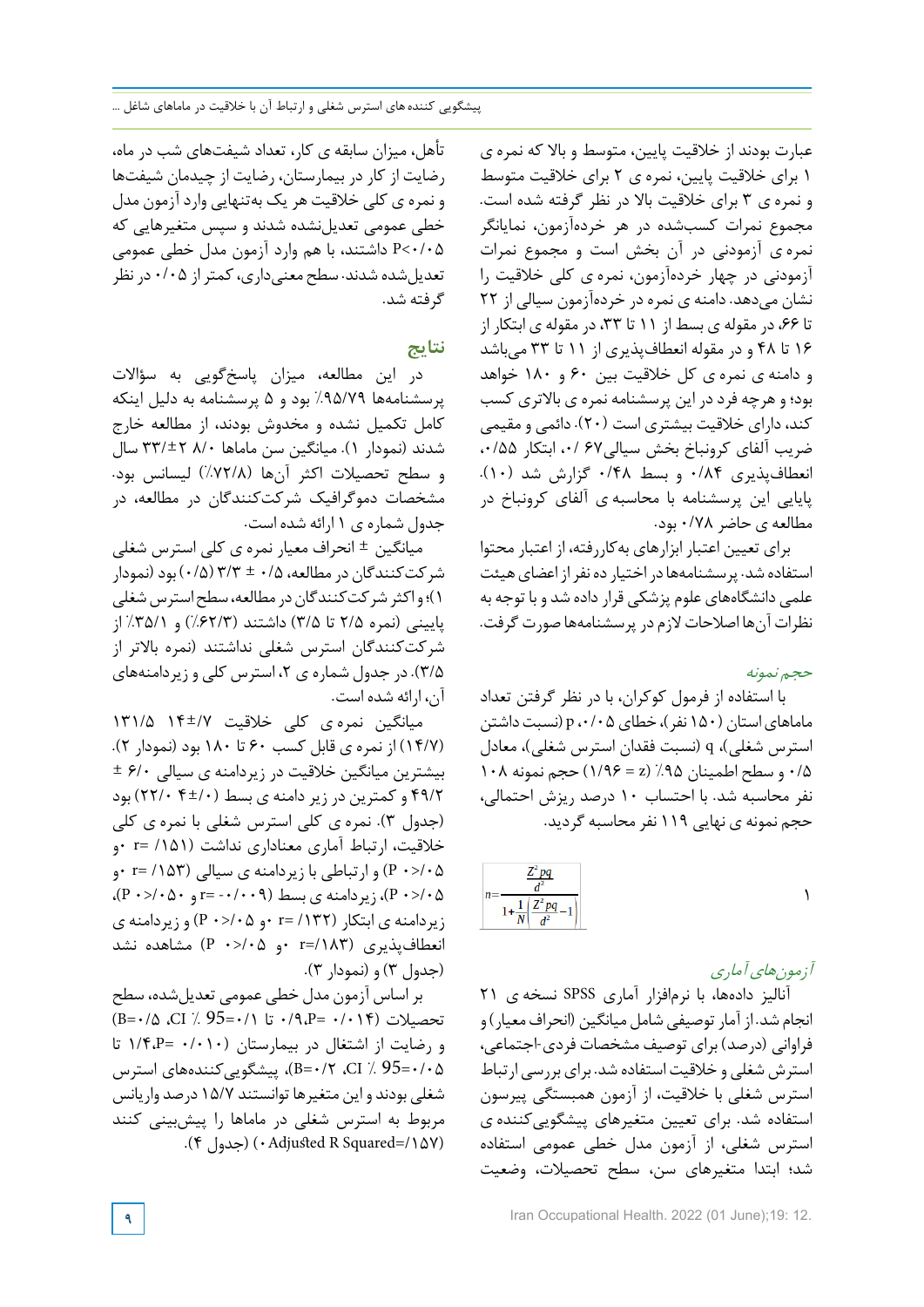

**نمودار .1** نمودار جریان کار

| فراوانی (درصد)                                | مشخصات                    | فراوانی (درصد)*                            | مشخصات                 |
|-----------------------------------------------|---------------------------|--------------------------------------------|------------------------|
|                                               | سابقه کار (سال)           |                                            | سن (سال)               |
| 55(05)                                        | $\leq \Delta$             | fY(fY Y)                                   | $14 - 77$              |
| YF(Y X)                                       | ۶ تا ۱۰                   | $f \mid (r_{5}/\cdot)$                     | $r^q - r$ .            |
| YF(Y X)                                       | $\geq$ 11                 | YF(Y X)                                    | $\geq r$ .             |
|                                               | تعداد شیفت شب در ماه      | $\tau\tau/\tau$ ( $\lambda/\cdot$ )        | ميانگين (انحراف معيار) |
| $\forall \lambda (\Upsilon \Psi/\varepsilon)$ | $\leq$ ۴                  |                                            | سطح تحصيلات            |
| 55 (0V/9)                                     | ۵ تا ۹                    | $\Delta$ (۴/۴)                             | فوق ديپلم              |
| $Y \cdot (1Y/\Delta)$                         | ۱۰ و ≤                    | $\lambda \Upsilon$ (Y $\Upsilon/\lambda$ ) | ليسانس                 |
| 50 (0V)                                       | رضایت از چیدمان شیفتها    | YF(YY A)                                   | فوق ليسانس و بالاتر    |
| $54 (00/\tau)$                                | رضایت از کار در بیمارستان |                                            | وضعيت تاهل             |
|                                               |                           | f(Y(f)/T)                                  | مجرد                   |
|                                               |                           | SY (AN/A)                                  | متاهل                  |

\*داده ها در جدول فوق نشان دهنده فراواني (درصد) هستند، مگر در مواردي كه با عنوان ديگري مشخص شده است.

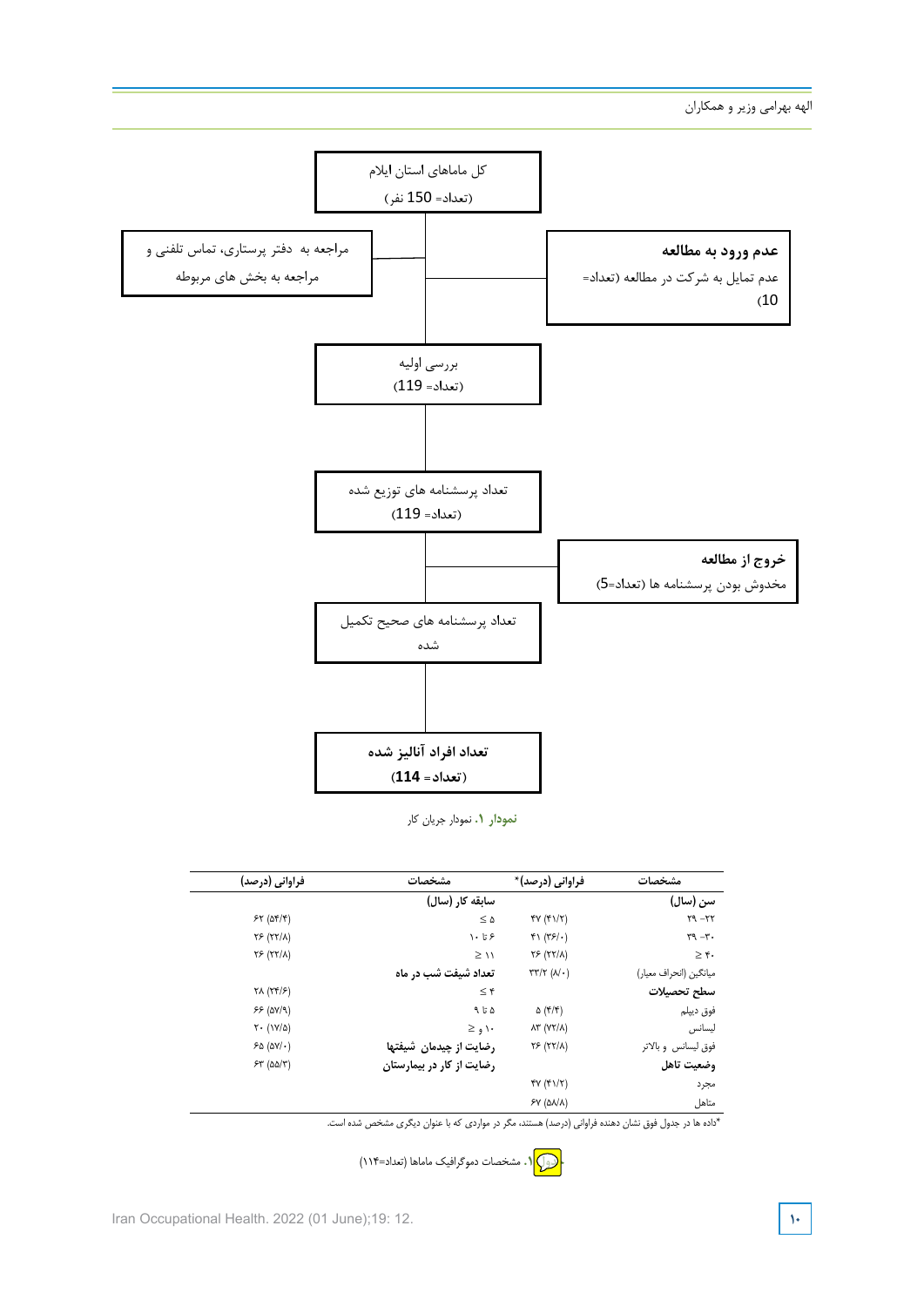|                                           |                                          | فقدان استرس                                       | کم استرس                       | استرس متوسط                         | استرس بالا                           |
|-------------------------------------------|------------------------------------------|---------------------------------------------------|--------------------------------|-------------------------------------|--------------------------------------|
| <b>استرس شغلی</b> (نمره قابل کسب ۱ تا ۵)* | ميانگين (انحراف معيار)                   |                                                   |                                |                                     |                                      |
| نقش                                       | $( \cdot / V )$ $\frac{1}{\sqrt{2}}$     | $(\lambda 9\lambda/\Delta)$ ) $\cdot 7$           | $(F/\!/\!\!/ ) V$              | $(\frac{1}{2})(\frac{1}{2})$ ۵      | $\bullet$                            |
| ارتباط بين همكاران                        | $(·/9)$ $\frac{4}{1}$                    | $(Y^{\varphi}$ / $)$ $Y$                          | $(\frac{4\pi}{3})\rightarrow$  | $(Y \cdot \frac{1}{2} / \tau)$ $YY$ | $(\frac{1}{2} / \Lambda)$ $\Upsilon$ |
| حمايت مسئولين                             | $(\cdot/\lambda)$ ۳/۲                    | $(Y\lambda/\mathscr{G})$ ff                       | $(Y\ Y/\gamma)$ $Y\ Y$         | (19)/(T) 57                         | $(9\%)$                              |
| حمايت همكاران                             | $(\cdot/\lambda)$ ۳/۱                    | $(\Upsilon \Upsilon / \Upsilon) \Upsilon \Lambda$ | $f9\frac{1}{2}$ (1) $\Delta$ ۶ | (18%) 15                            | $(Y'/\Delta)$ $Y$                    |
| كنترل                                     | $(\cdot/\gamma)$ ۳/۲                     | $(F \cdot \frac{7}{5} / F)$ ۴۶                    | $(8\Delta)/5$ ) ar             | $(77)/(7)$ 10                       | $(9\%)$                              |
| تقاضا                                     | $(\cdot / V)$ $Y / 9$                    | $(151/7)$ 19                                      | $(\Delta V)'_{\sigma}$ ) ۶۵    | $(YY/\lambda) YS$                   | $(\Gamma)/\Delta$                    |
| تغييرات                                   | $(\cdot/\mathcal{F})$ ۳/۲                | $(Y9/(A))$ re                                     | $(0V)/(9)$ ۶۶                  | $(11/(f))$ 15                       | $(9\%)$                              |
| نمرہ کلی استرس ثبغلی                      | $(\cdot/\Delta)$ $\mathbf{Y}/\mathbf{Y}$ | $(\frac{1}{2})^2/(1)$ .                           | $(FY/\n'/Y)$ Y)                | $(Y'/S)$ $Y$                        | ٠                                    |

**جدول :2 استرس كلي و زير دامنههاي آن در ماماها (تعداد=114) جدول .2** استرس کلی و زیر دامنه های آن در ماماها )تعداد=114(

نمره بالاتر نشان دهنده استرس كمتر است. \*



**نمودار .2** نمودار جعبه ای استرس شغلی و خالقیت ماماها

جدول ۰٫۳ نمره کلی خلاقیت و زیر دامنه های آن و ارتباط آنها با استرس شغلی در ماماها

| خلاقت                                              | ً ميانگين (انحراف معيار)           | $\mathbf{r}^*$        | p1               |
|----------------------------------------------------|------------------------------------|-----------------------|------------------|
| سیالی (نمرہ قابل کسب ۲۲ تا ۶۶)                     | $(51)$ $99/7$                      | .107                  | $\cdot/\cdot$ ۴  |
| بسط (نمرہ قبل کسب ۱۱ تا ۳۳)                        | $(f/\cdot)$ $\gamma\gamma/\cdot$   | $-\cdot/\cdot\cdot$ ۹ | .197.            |
| ابتكار (نمره قبل كسب ١۶ تا ۴۸)                     | $(\Delta/\tau)$ $\tau$ $\tau/\tau$ | .777                  | .195             |
| انعطاف پذیری (نمره قابل کسب ۱۱ تا ۳۳)              | $(\frac{1}{2}) \times \frac{1}{2}$ | $\cdot/\lambda r$     | $. / . \Delta t$ |
| نمره کلی خلاقیت (نمره قابل کسب ۲۰ تا ۱۸۰)          | ۱۳۱/۵ (۱۴/۷                        | .1101                 | $\cdot/\cdot$    |
| the collection of AMA concerns about the theory of |                                    |                       |                  |

نمره بالا \* ضريب همبستگي † آزمون پيرسون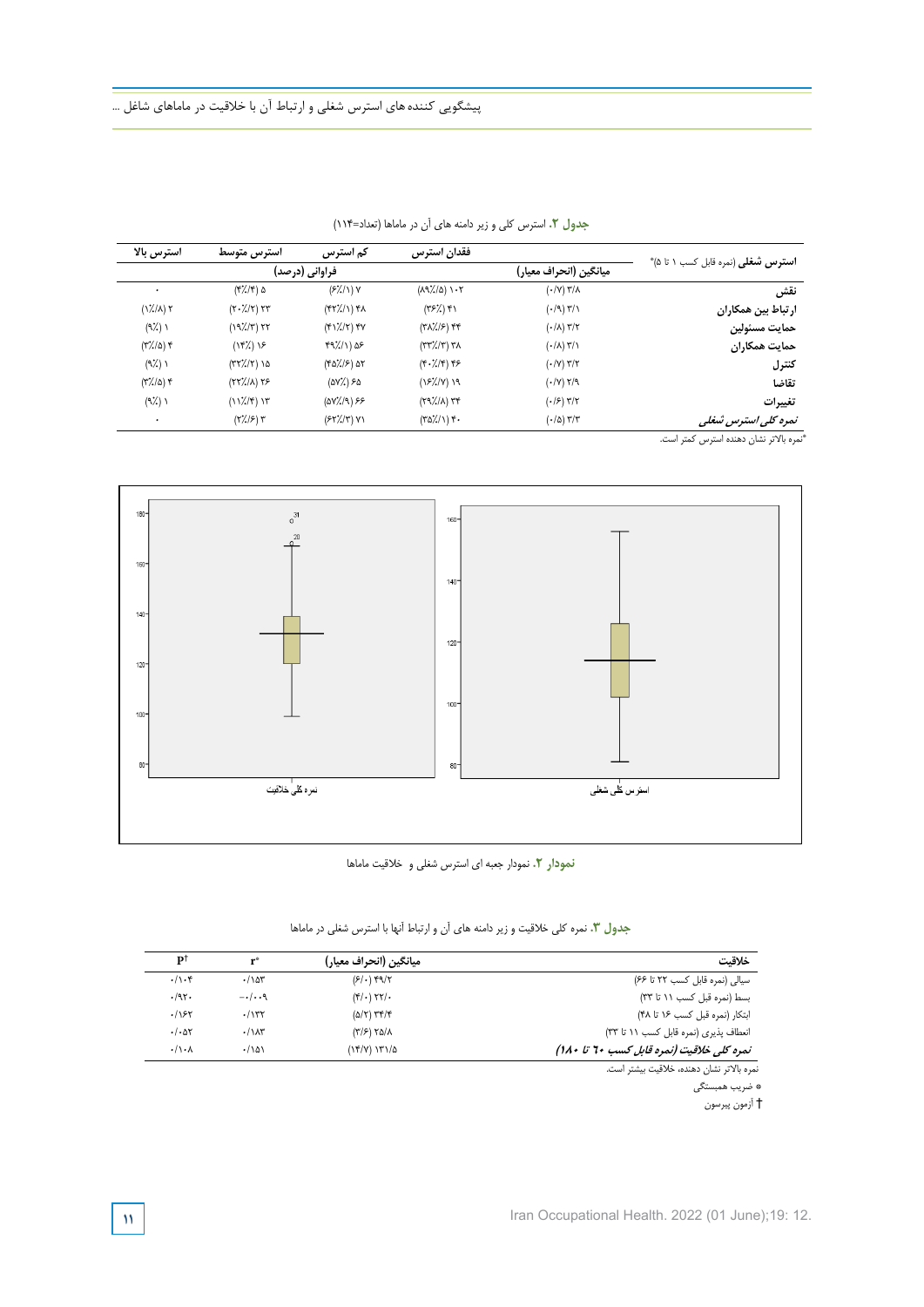

**نمودار .3** نمودار پراکندگی نمره خالقیت و استرس شغلی ماماها

| جدول£. ارتباط مشخصات فردي-اجتماعي و نمره كلي خلاقيت با نمره كلي استرس شغلي بر اساس أزمون مدل خطي عمومي تك متغيره و چند متغيره |  |  |  |  |  |  |  |
|-------------------------------------------------------------------------------------------------------------------------------|--|--|--|--|--|--|--|
|-------------------------------------------------------------------------------------------------------------------------------|--|--|--|--|--|--|--|

| متغير                                 | Unadjusted                                                                     |                              | Adjusted                                                  |                           |
|---------------------------------------|--------------------------------------------------------------------------------|------------------------------|-----------------------------------------------------------|---------------------------|
|                                       | $B(95\% \ CI)^*$                                                               | $P_{value}$                  | $B(95\% \ CI)^*$                                          | $P$ value                 |
| سن زن (سال) (مرجع: ٤٠ ≤)              |                                                                                |                              |                                                           |                           |
| $Y9 - YY$                             | $-\cdot$ ۱۲ (-۰/۴ تا ۲۰۱۴)                                                     | . / .7                       | $-\cdot/\Delta$ (- $\cdot/\Upsilon$ تا $\cdot/\Upsilon$ ) | $\cdot/\gamma \cdot \tau$ |
| $\tau - \tau$                         | $-17$ (-۰/۴ تا ۲۰/۴) --)                                                       | $-(\cdot \Delta \mathbf{r})$ | $-\cdot/\right.$ (-۰/۴ تا ۲۰/۱)                           | $\cdot$ /٣ $\cdot$ ۵      |
| تحصيلات (مرجع: فوق ليسانس)            |                                                                                |                              |                                                           |                           |
| فوق ديپلم                             | $\cdot/\Delta$ (۰/۱ تا ۱۰/۹)                                                   | $-(\cdot 7)$                 | $\cdot/\Delta$ (۰/۱ تا ۱/۰)                               | $+$ $+$ $+$ $+$           |
| ليسانس                                | $\cdot/\cdot$ ۵ (- $\cdot/\right)$ تا ۱/۲)                                     | $\cdot$ /۶ $\cdot$           | $-\cdot/\right.$ زا $\cdot$ تا ۱۳ $\cdot$ /۱)             | $\cdot$ /٣۵.              |
| وضعيت تاهل (مرجع: تاهل)               |                                                                                |                              |                                                           |                           |
| مجرد                                  | $-\cdot/\tau$ (-۰/۴ تا ۲۰–) $\tau$                                             | $\cdot/\cdot$ \۴             | $-\cdot/\right.$ تا ۱۳ $(-\cdot/5 - \cdot/5)$             | .117A                     |
| سابقه کار (سال) (مرجع: ۱۱ ≤)          |                                                                                |                              |                                                           |                           |
| $\leq \Delta$                         | $-\cdot$ ۲ (-۰/۴ تا ۲۰/۰۳)                                                     | $\cdot/\cdot7$ .             | $-\cdot$ ۲ (-۰/۵ تا ۱۰۴)                                  | $\cdot/\cdot\cdot$        |
| ۶ تا ۱۰                               | $-17$ (- $-19$ ) $-11$                                                         | $\cdot/\lambda$ ay           | $-\cdot/\right.$ (-۰/۴ تا ۲/۲)                            | .700Y                     |
| تعداد شیفتهای شب در ماه (مرجع: 10 ≤)  |                                                                                |                              |                                                           |                           |
| $\leq \epsilon$                       | $-\cdot/\cdot$ / (--/۳ تا ۰/۲)                                                 | .19.4                        |                                                           |                           |
| ۵ تا ۹                                | $-$ ۰/۰۰۲ (-۰/۲ تا ۲/۰۰۲)                                                      | .19M                         |                                                           |                           |
| رضایت از چیدمان شیفتها (مرجع: خیر)    |                                                                                |                              |                                                           |                           |
| بلی                                   | $\cdot$ /۲ (۰/۳ تا ۱۴)                                                         | .1.57                        | $\cdot/\right.$ (-۰/۱ تا ۰/۲)                             | .1757                     |
| رضایت از کار در بیمارستان (مرجع: خیر) |                                                                                |                              |                                                           |                           |
| بلى                                   | $\cdot$ ۱۲ (۰/۱ تا ۱/۴)                                                        | $\cdot/\cdot\cdot$ ۳         | $\cdot$ /۲ (۰/۰۵ تا ۱۰/۴)                                 | $\cdot/\cdot$ ) +         |
| نمرہ کلی خلاقیت                       | $\cdot/\cdot\cdot\Delta$ $(-\cdot/\cdot\cdot\setminus\vec{a}\cdot/\cdot\cdot)$ | $\cdot/\wedge\cdot\wedge$    |                                                           |                           |

\*95% Confidence Interval

Adjusted R Squared=0.157

**بحث**

نتایج مطالعه ی حاضر، نشان داد اکثر ماماهای مورد مطالعه، از سطح استرس شغلی پایینی برخوردار بودند و متغیرهای سطح تحصیلات کمتر و رضایت کمتر از اشتغال

در بیمارستان، پیشگوییکنندههای استرس شغلی ماماها بودند. همچنین بین استرس شغلی و خالقیت، ارتباط معناداری وجودنداشت. در مطالعه ی حاضر، اگرچه حدود یکسوم (%35) از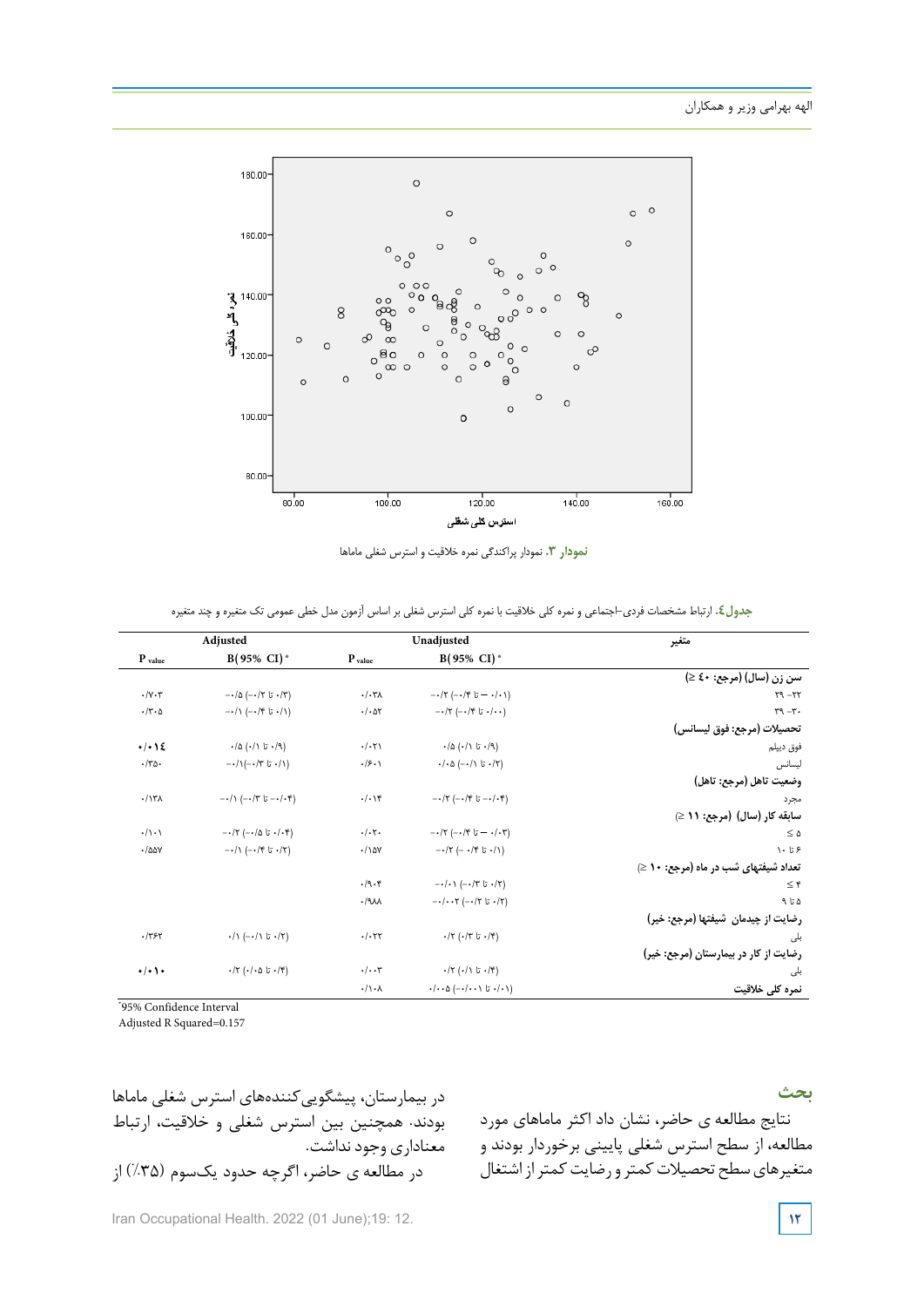استرس شغلی خفیف را ذکر کردند که نتایج مذکور، با مطالعه ی حاضر همخوانی ندارد. دلیل احتمالی این تفاوت را شاید بتوان در متفاوت بودن محیط پژوهش، ویژگیهای شخصیتی و مؤلفههای فرهنگی ممکن که بر استرس شغلی تأثیر دارند، دانست. همچنین متفاوت بودن ابزارهای بهکار رفته، ممکن است از دیگر علل احتمالی این تفاوت باشد.

نکته ی دیگری که باید به آن توجه داشت، این است که نقشها یکی از جنبههای مهم عملکرد کارکنان هستند و استرس نقش، زمانی ایجاد می شود که ابهام در نقش وجود دارد و فرد دانش و اطالعات کمی در زمینه ی مسئولیت و انتظارات شغلی ندارد، از اهداف شغلی خود آگاه نیست و نمیداند چه انتظاراتی از وی دارند و ناسازگاری شغلی ایجاد میشود (15). با توجه به اینکه در مطالعه ی حاضر اکثریت افراد استرس نقش را تجربه نکرده بودند، این عامل ممکن است در کاهش استرس شغلی کلی در مقایسه با دیگرمطالعات مؤثربوده باشد.

در مطالعه ی حاضر، میانگین نمره ی کلی استرس شغلی ۳/۳ و در رده ی استرس شغلی پایین قرار داشت. در مطالعه ی انجامشده توسط هادیزاده طالساز و همکاران در بین ۱۰۷ مامای شاغل در بیمارستانهای دولتی مشهد ، 3 (2014) با استفاده از پرسشنامه آنالوگ بصری VAS میانگین نمره ی استرس شغلی 4/2 بود و در رده ی استرس درجه 2 قرار داشت (24). در مطالعه ی رحیمی مقدم وهمکاران (2015) با استفاده از ابزار استرس شغلی آلتمایر، میانگین نمره ی کلی استرس شغلی در ماماها 84/8 بود و در رده ی استرس شدید قرار داشت (23)؛ و در مطالعه ی انجامشده توسط Wright و همکاران (2018) در آمریکا که ماماها با استفاده از پرسشنامه ی شاخص تنش مرتبط با شغل ٔ بررسی شده بودند، میانگین نمره ی استرس شغلی 38/3 گزارش شد و نمره ی باالتر، نشاندهنده ی استرس شغلی بیشتر بود (25). تفاوت در میانگین نمرات کسبشده و تفاوت در میزان استرس شغلی در مقایسه با مطالعه ی حاضر، ممکن است ناشی از تفاوت در پرسشنامههای بهکاررفته، نحوه ی آنالیز و تفاوت در محیط پژوهش باشد.

در مطالعه ی حاضر، میانگین نمره ی کلی خالقیت 131/5 بود. بیشترین خالقیت، در زیردامنه ی سیالی و کمترین خلاقیت، در زیر دامنه ی بسط گزارش شد. مطابق مرور متون موجود و در دسترس در زمینه ی سنجش خالقیت ماماها، مطالعه ی مشابهی یافت نشد؛ لذا به بحث

**13**

شرکتکنندگان در مطالعه استرس شغلی نداشتند؛ اما %62 از آنان استرس شغلی کم و %2/6 استرس شغلی متوسط را تجربه نمودند. هیچ موردی از استرس شغلی شدید گزارش نشد. بیشترین استرس شغلی در زیردامنه ی تقاضاو کمترین استرس شغلی در زیردامنه ی نقش بود. در مطالعه ی انجامشده توسط Safaeian وهمکاران (2019) دراصفهان، استرس شغلی 581 نفرازکارکنان بیمارستان الزهرا با استفاده از پرسشنامه ی HSE، بیشترین نمره ی استرس شغلی در زیردامنه ی تقاضا و کمترین در زیردامنه ی تغییرات بود و کمترین استرس شغلی (٣/۶٪) در ماماها بود (21). ممکن است علت احتمالی شباهت نتایج با مطالعه ی حاضر، یکسان بودن ابزار سنجش استرس شغلی باشد؛ از سوی دیگر در هر دو مطالعه، اکثر افراد متأهل بودند و ممکن است حمایت اجتماعی و روانی که افراد متأهل از همسر دریافت میکنند، بر کاهش جنبههای مختلف استرس، ازجمله استرس شغلی مؤثر باشد؛ اما در مطالعه ی انجامشده توسط کردی و همکاران (2011) در بیمارستانهای مشهد- ایران، 123 نفر ماما با استفاده از پرسشنامه ی ارزیابی استرس شغلی بررسی شدند؛ که ۱۹٪ ماماها استرس متوسط، $\mathrm{OSAQ}^1$ %52 استرس شدید و %28 استرس خیلی شدید داشتند و استرس شغلی کم گزارش نشد (4). در مطالعه ی انجامشده توسط محمدی ریزی و همکاران (2012) در بیمارستانهاومراکزبهداشتی درمانی مشهد- ایران، 150 مامای شاغل با استفاده از پرسشنامه ی کارزاك بررسی شدند که %21 استرس شغلی خفیف، %19 استرس شغلی متوسط و ۵۹٪ استرس شدید وجود داشت (۷). همچنین در مطالعه ی انجامشده توسط هاشمینژاد و همکاران (2013)، 74 مامای شاغل در بیمارستانهای دولتی و خصوصی شهر کرمان با استفاده از ابزار استرس شغلی ألتمایر<sup>٬</sup> بررسی شدند؛ که ۱٪ ماماها استرس خفیف، %81 استرس متوسطو %17 استرس شدید داشتند (22). در مطالعه ی انجامشده توسط رحیمی مقدم و همکاران (2015) نیز 78 نفر از ماماهای شاغل در بیمارستانهای دولتی و خصوصی نیشابوربا استفاده ازابزاراسترس شغلی آلتمایر موردبررسی قرار گرفتند که میزان استرس شغلی در %54 ماماها متوسط و %46 شدید بود و استرس شغلی خفیف گزارش نشد (23). درمجموع مطالعات ذکرشده و سایر مطالعات ذکرشده در ایران و دیگر نقاط دنیا، اکثر ماماها استرس شغلی متوسط و شدید داشتند (,4 ,7 ,22 23)، در حالی که در مطالعه ی حاضر، اکثریت ماماها

<sup>3</sup> Visual Analogue Scale

<sup>4</sup> Job Related Tension Index

<sup>1</sup> Occupational Stress Assessment Questionnaire

<sup>2</sup> Altmaier's Occupational Stress Questionnaire

Iran Occupational Health. 2022 (01 June);19: 12.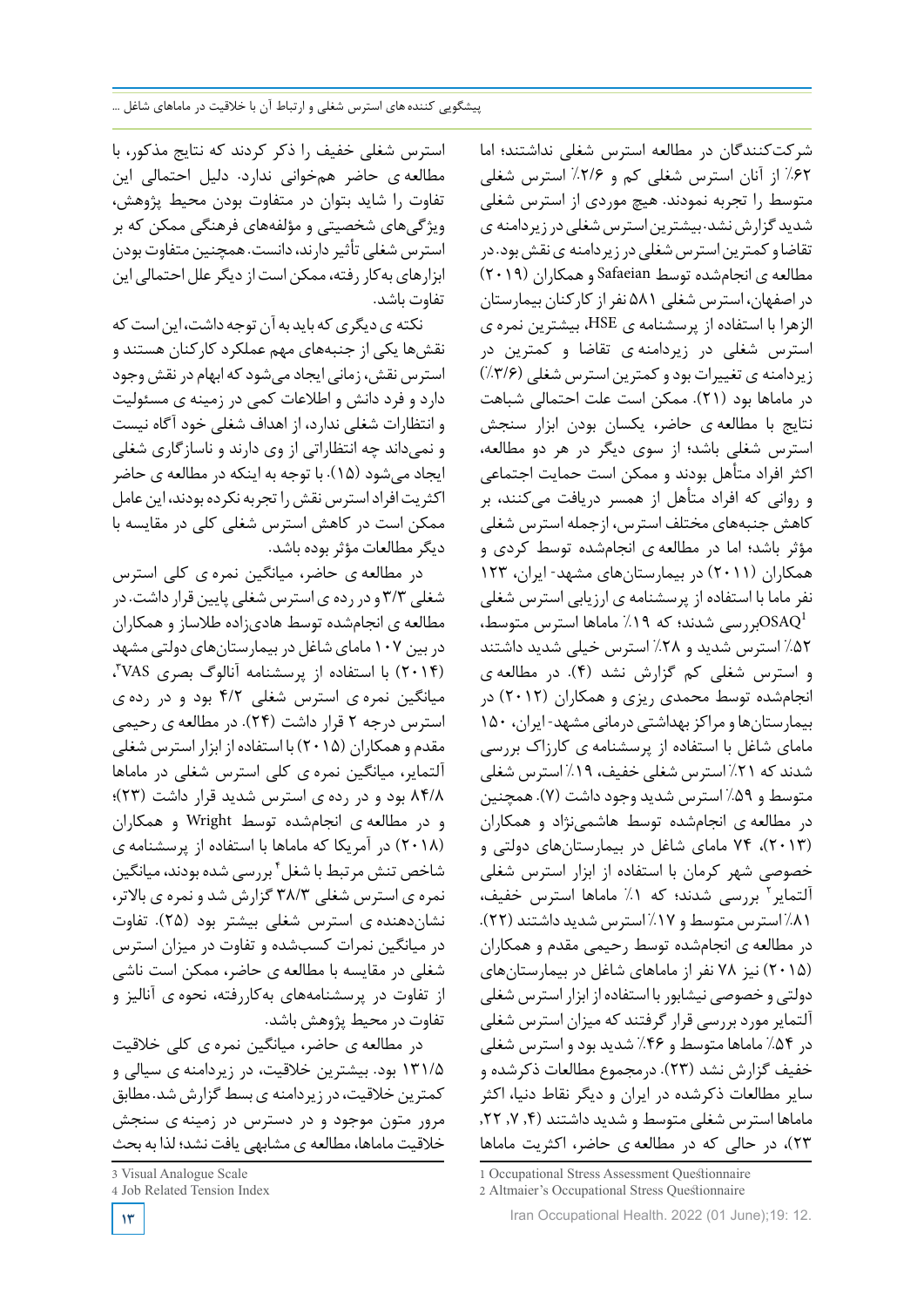خالقیت در گروههای بالینی دیگر پرداخته شده است. در مطالعه ی صادقی گندمانی و همکاران در سال ،1393 بر روی 150 پرستار شاغل در بخشهای مراقبت ویژه در تهران با استفاده از پرسشنامه ی سنجش خالقیت عابدی، میانگین نمره ی خالقیت 151/6 بودو بیشترین خالقیت مربوط به زیردامنه ی سیالی و کمترین میانگین مربوط به زیردامنه ی بسط بود (26)؛ که نتایج آن با مطالعه ی حاضر در یک راستاست. در مطالعه ی انجامشده توسط Malik وهمکاران (2016) درهند، 403 پرستاربا استفاده از پرسشنامه ی خلاقیت کارکنان <sup>۱</sup> بررسی شدند؛ میانگین نمره ی خالقیت 2/1 گزاراش شد (27). Toyama و Mauno) 2017 (نیز با استفاده از پرسشنامه ی New BJSQ با بررسی 489 پرستار، میانگین نمره ی خالقیت را 7/5 گزارش کردند (28). تفاوت در ابزارهای بهکار رفته، میزان و نحوه ی نمرهدهی در پرسشنامهها ممکن است از علل احتمالی تفاوت در نمره ی کسبشده از این مطالعات با مطالعه ی حاضر باشد. همچنین Maa و همکاران (2017) در یک مطالعه ی مروری، به این نتیجه دست یافتند که هیچیک از ابزارهای موجود نمیتواند خلاقیت کارکنان و دانشجویان بالینی را بهاندازه ی کافی محاسبه کند و خلاقیت، تعریفهای متفاوت و بسیاری دارد و برای اندازهگیری درست خالقیت، نیاز به تعریف مشخص است (۹). این عوامل همزمان با تفاوت در محیط پژوهش، از علل احتمالی تفاوت در نمره ی بهدستآمده از خلاقیت با دیگر مطالعات است؛ چراکه یکی از عوامل تأثیرگذار بر سطح خلاقیت کارکنان، محیطهای ارائه ی خدمت و کاری افراد است (29) و خالقیت، متأثر از حمایت مدیران، تشویق و حمایت مالی است (12). از سوی دیگر، خالقیت ماماهادر زمینه ی آموزشی بررسی شده (17) و تاکنون مطالعهای به بررسی خالقیت در حرفهای مامایی نپرداخته است و بررسی خالقیت در محیطهای بالینی مامایی توسعه نیافته است ومیتواند برمقایسه ینتایج مطالعه ی حاضر بادیگرمطالعات تأثیرگذار باشد.

در مطالعه ی حاضر، سطح تحصیالت، عامل پیشگوییکننده ی استرس شغلی بود و تحصیالت کمتر، با استرس شغلی کمتری همراه بود. در مطالعه ی انجامشده توسط Knezevic و همکاران (2011) در کرواسی، ماماهایی که سطح تحصیالت پایینتری در مقایسه با پرستاران داشتند، استرس شغلی کمتری تجربه میکردند (3). در مطالعه ی انجامشده توسط Wright و همکاران (2018)، افزایش سطح تحصیالت در ماماها

منجر به افزایش استرس شغلی شده بود (25). این نتایج با مطالعه ی حاضر همراستا هستند. ممکن است افراد با سطح تحصیالت پایینتر، مسئولیتهای کمتر و شرح وظایف محدودتری داشته باشند و سطح انتظارات حرفهای از فرد نیز با در نظر گرفتن تحصیالت کمتر است. این عوامل، حجم کار وهیجانات محل کار، تعامل با کارمندان و مدیران مختلف راکاهش میدهد و فرد،کمتردر معرض استرس شغلی است.

در مطالعه ی حاضر، رضایت از کار در بیمارستان، پیشگوییکننده ی کاهش استرس شغلی بود. هادیزاده طالساز و همکاران (2017)، با بررسی 107 مامای شاغل در زایشگاههای مشهد- ایران، گزارش کردند که استرس شغلی، رابطه ی منفی و معنیداری با رضایت شغلی دارد (24). همچنین در مطالعه ی انجامشده توسط Hosseinabadi Bagheri وهمکاران (2018) با استفاده از پرسشنامه ی HSE، 406 پرستار شاغل در بیمارستانهای بابل-ایران بررسی شدند؛ که با افزایش رضایت شغلی پرستاران، استرس شغلی کاهش مییافت (30). این نتایج، بامطالعه یحاضرهمراستاهستند. استرس شغلی، زمانی به وجود میآید که در محیط کار انتظاراتی بیشتر از توانایی و دانش فرد وجود داشته باشد و فشار روانی افزایش یابد (1) و منجر به واکنشهای شناختی، فیزیولوژیک و رفتاری گردد (3). رضایت از اشتغال در بیمارستان که میتواند بخشی از رضایت شغلی باشد، ممکن است با تأثیر مثبت بر نگرش و ادراك فرد نسبت به شغل، محیط کار و روابط بین همکاران و مسئولین در ایجاد سالمت روانی و رفتاری فردوکاهش استرس شغلی مؤثرباشد.

در مطالعه ی حاضر، استرس شغلی با خالقیت و زیردامنههای آن ارتباط نداشت. نتایج مطالعه ی انجامشده توسط Raykov) 2014 (در کانادا، نشان داد حمایت کارفرمایان از کارهای نوآورانه و خالقیت در کارکنان، میتواند منجر به کاهش استرس شغلی، افزایش رضایت شغلی و امنیت شغلی شود (8). در مطالعه ی کیفی Rankinو Brown) 2016 (نیز خالقیت منجر به بهبود روابط و تعامل اجتماعی و کاهش تنش در کار گروهی میگردید (17). در مطالعه ی انجامشده توسط کردی و همکاران (۲۰۱۱) در ماماهای شاغل، استرس شغلی منجر به کاهش توانایی کار میشد و نیمی از ماماهای دارای استرس شغلی شدید، توانایی کار متوسطی داشتند (4). بر اساس مطالعه ی Ghafoor و Harr) 2021 (بر روی کارمندان سه کشور نیوزلند، دوبی و پاکستان، استرس شغلی در افراد دارای قابلیت روانشناختی باالتر ازجمله

<sup>1</sup> Employees Creativity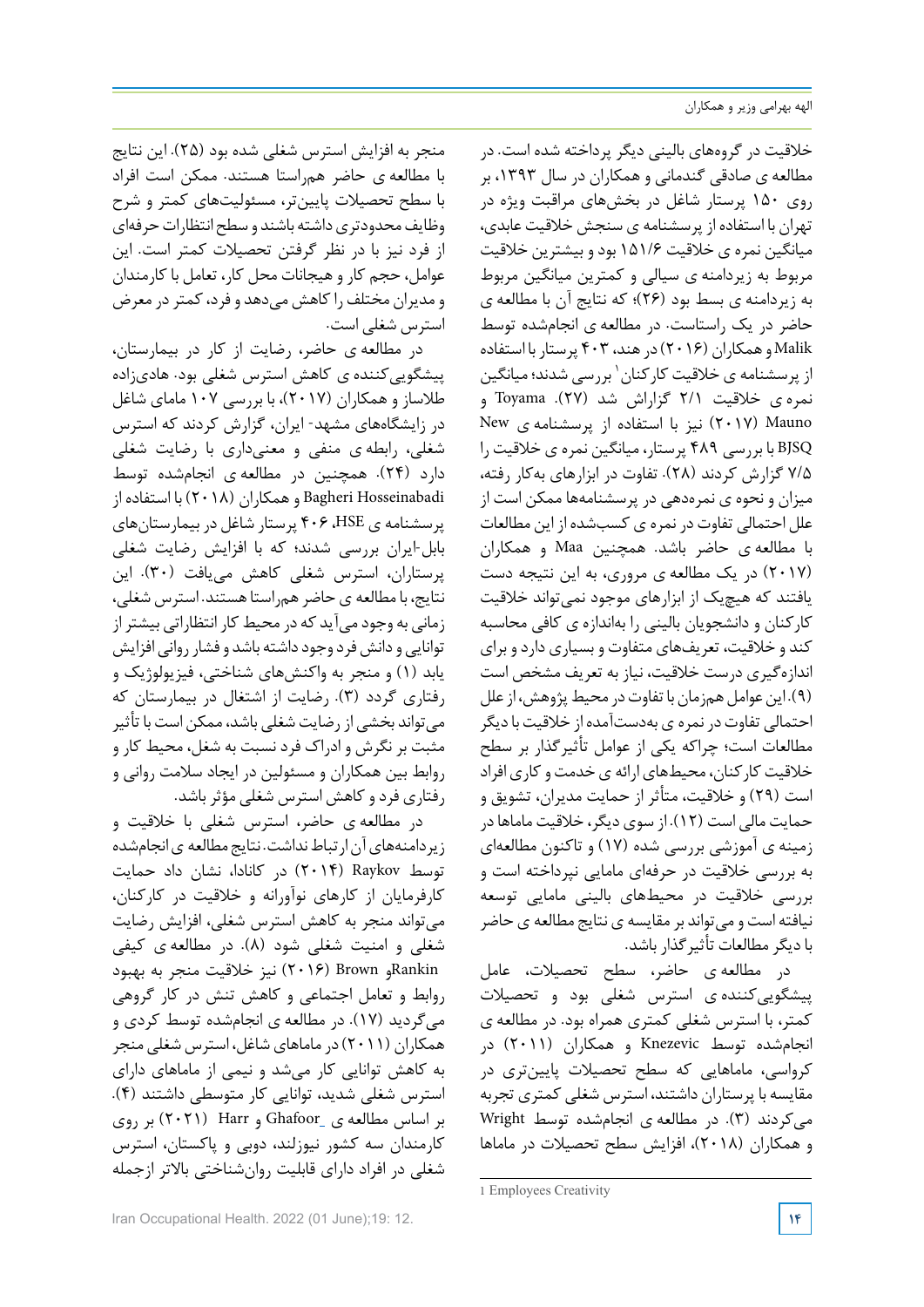امید، تابآوری و خوشبینی، منجر به افزایش خالقیت میگردید و در افراد دارای قابلیت روانشناختی پایینتر، استرس شغلی تأثیرمنفی بر خالقیت داشت (31). Byron (2017) وهمکاران در متاآنالیز، به این نتیجه رسیدند که تأثیر عوامل استرس;ا بر خلاقیت پیچیده است و تأثیر آن بستگی داردبه اینکه عامل استرسزا چگونه باعث استرس شود و چه نوع استرسی و به چه میزانی فشار روانی ایجاد کند و موقعیتهای ناشی از استرس کم، باعث افزایش عملکرد خالقیت میشوند و موقعیتهای ناشی از استرس زیاد، باعث کاهش خلاقیت می شوند؛ اما مطالعات بیشتری باید در زمینه ی تأثیراسترس بر خالقیت انجام شود (14) و تأثیر انواع مختلف عوامل استرسزا بر خالقیت شغلی، بهصورت کامل شناخته نشده است (15). از سوی دیگر، به دلیل استاندارد نبودن معیار سنجش خالقیت و تعریف خالقیت، نمیتوان خالقیت را در محیطهای بالینی بهدرستی اندازهگرفت (9) و ممکن است تأثیر خالقیت بر استرس شغلی را نتوان بهروشنی بیان کرد و به این دلیل نتایج خالقیت در محیطهای بالینی ناشناخته است. این عوامل، برنتایج مطالعه ی حاضرتأثیرگذار است.

در مطالعه ی حاضر، ماماها از بخشهای مختلف بیمارستان وارد مطالعه شدند؛ بنابراین، نتایج قابلیت تعمیم به ماماهای شاغل در بخشهای مختلف بیمارستان را دارد و یکی از نقاط قوت مطالعه است. از دیگر نقاط قوت مطالعه ی حاضر، بررسی استرس شغلی با استفاده از پرسشنامه ی استاندارد HSE بود که در مطالعات مختلفی در ایران و دنیا مورد استفاده قرار گرفته است. این مطالعه، منحصراً در بیمارستانهای آموزشی-درمانی انجام شد و ممکن است نتایج با بیمارستانهای خصوصی که پرسنل حجم کاری کمتری دارند و یا ماماهای شاغل در مراکزبهداشتی که شرح وظایف متفاوتی دارند، نباشد؛ لذا انجام مطالعهای در بیمارستانهای آموزشی-درمانی و بیمارستانهای خصوصی و مراکز بهداشتی جهت مقایسه ی سطح خالقیت و استرس پیشنهاد میشود. در مطالعه ی حاضر، افراد دارای سالمت روان وارد مطالعه شدند واین معیار بنا به گفته ی فرد در نظر گرفته شد. برای بررسی سالمت روان، میتوان از پرسشنامههایی که برای این منظور طراحی شدهاند، مانند پرسشنامه ی سالمت عمومی گلدبرگ (GHQ (استفاده کرد. این پرسشنامه، اختالالت روانی و وضعیت روانی را در یکماهه ی اخیر بررسی می کند. توصیه می شود در جمعیتهای بزرگتری به بررسی سطوح مختلف استرس شغلی و عوامل مؤثر بر آن پرداخته شود. همچنین به دلیل ماهیت مقطعی

مطالعه ی حاضر، نمیتوان ارتباط علیتی استرس شغلی و خالقیت را بهدرستی مشخص کرد و مطالعات موجود در زمینه ی تأثیر استرس شغلی بر خلاقیت محدود است. پیشنهاد میگردد مطالعات بیشتر و بهصورت طولی در این زمینه صورت گیرد و مطالعات کیفی بهمنظور بررسی خالقیت در ماماها انجام شود؛ زیرا ممکن است سنجش خالقیت در محیطهای بالینی با آزمونهای کمی قادر به شناسایی تمامی جنبههای خالقیت نباشد.

# **نتیجهگیری**

یافتههای مطالعه ی حاضر، نشان داد که ماماها در معرض ردههای مختلف استرس شغلی هستند و نیاز است اقداماتی برای شناسایی و بهبود استرس در بیمارستانها مد نظر قرار گیرد. همچنین اکثر ماماهای مطالعه ی حاضر، استرس شغلی پایین را گزارش کردند. مدیران میتوانند از این موضوع در کنار سایر عوامل تأثیرگذار بر استرس شغلی ازجمله رضایت از اشتغال در بیمارستان، بهمنظور ارائه ی خدمات بالینی با کیفیت بیشتر و بهبود ارتقای سطح بیمارستان بهره بگیرند و محیطی را فراهم آورند که امکان ابتکار و خالقیت را فراهم کنند. همچنین مدیران شرایطی را فراهم آورند که منجربه افزایش انعطافپذیری در محیط کار گردد تا ماماها بتوانند در مواجهه با چالش ها و شرایط غیرمنتظره ی محیط کار، راهکارهای متنوعی در پیش گیرند و ابتکار عمل از خود نشان دهند و بهمنظور بهبودارائه ی خدمت به بیماران، از خالقیت بهرهگیرند.

# **تضاد منافع**

نویسندگان، اعالم میدارند که تضاد منافعی در این پژوهش وجودنداشته است.

**تشکر و قدردانی**

پژوهشگران، بر خود الزم میدانند از کلیه ی ماماهای شاغل در مراکز درمانی-آموزشی ایالم و از دانشگاه علوم پزشکی ایالم برای حمایت مالی، تشکرو قدردانی کنند.

# **REFERENCES**

- 1. Whorld health organization. Occupational health: Stress at the workplace [cited 2020 /09/19]. Available from: https://www.who.int/news-room/q-a-detail/ ccupational-health-stress-at-the-workplace.
- 2. Sharmilee BM, Basit. A, Zubair H. Impact of job stress on employee performance. IJABM. 2017;5(2):13-33.
- 3. Kordi M, Mohamadirizi S, Shakeri M, Modares-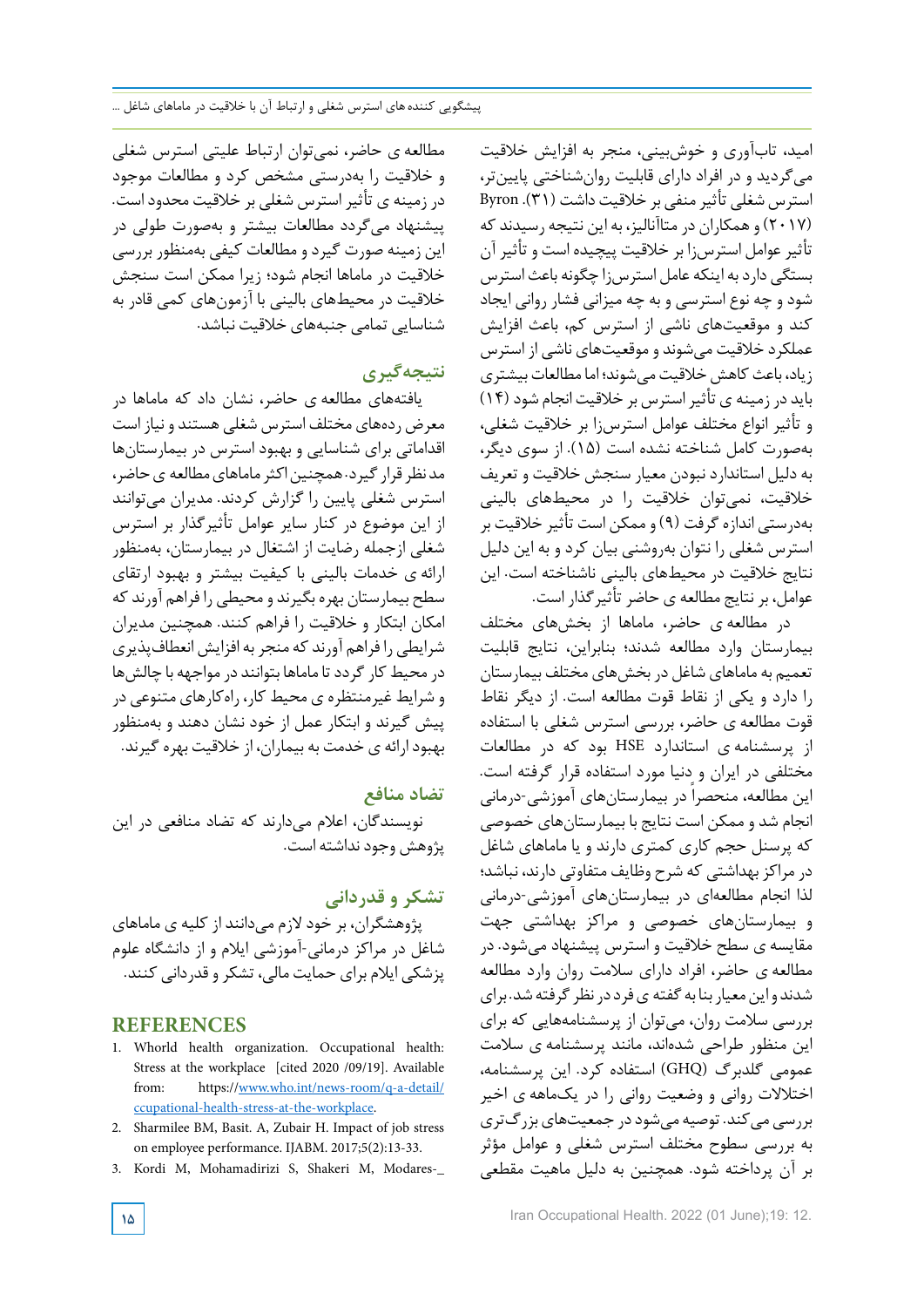learning strategy for student midwives: A qualitative study. Nurse education today. 2015;38:93-100.

- 18. Cousins R, MacKay C, Clarke S, Kelly C, Kelly P, McCaig R. Management Standards' work-related stress in the UK: practical development. Work Stress. 2004;18:113-36.
- 19. Azad marzabadi A, Gholami-Fesharaki M. Reliability and validity assessment for the HSE job stress questionnaire. Int J Behav Sci. 2011;4(4):291-7 [Persian].
- 20. Abedi J. A latent-Variable modeling approach to assessing reliability and validity of a creativity instrument. Creat Res J. 2002;14(2):267-76.
- 21. Safaeian A, Rouzbahani R, Tavakolifard N, Mzannar S, Fatemi S, Abbasi F. Assessment of job stress among the employees of Alzahra hospital; the largest healthcare center in Isfahan province, Iran. J Isfahan Med Sch. 2019; 37(536): 857-63 [Persian].
- 22. Hashemi-Nejad N, Somayeh. R-M, Mohammadian M, Amiri F. Survey of Relationship between Mental Health and Job Stress among Midwives Who Were Working in Hospitals of Kerman, Iran, 2011. IJOGI. 2013;16(64):1-9 [Persian].
- 23. Rahimi-Moghadam S, Moosazadeh M, Mohammadyan M, Emkani M, Khanjani N, Layegh-Tizabi M-N. Psychological health and its relation with occupational stress in midwives. Int J Occup Hyg.  $2016;8(4):217-22$ .
- 24. Hadizadeh \_Talasaz Z, Nourani\_ Saadoldin S, Shakeri MT. Job satisfaction and occupational stress in organizational commitment among midwives working in the maternity wards; Mashhad, Iran, 2014. Health Scope. 2017;6(1):e35507.
- 25. Wright E-M, Maude T-M, Budhathoki C. Midwifery professional stress and its sources: A mixed-methods study. Journal of midwifery & women's health. 2018;63(6):660-7.
- 26. Sadeghi-Gandomani HR, Delaram M, Naseri -Ziba F, Naseri-Boroujeni N. Assessment the creative skills of nursing students and nurses in the intensive care units of hospitals covered by Tehran University of Medical Sciences rme. 2015;7(3):11-9.
- 27. Malik N, Lochan Dhar R, Handa SC. Authentic leadership and its impact on creativity of nursing staff: A cross sectional questionnaire survey of Indian nurses and their supervisors. IJNS. 2016;63:28-36.
- 28. Toyama H, Mauno S. Associations of trait emotional intelligence with social support, work engagement, and creativity in Japanese eldercare nurses. Jpn Psychol Res. 2017;59(1):14-25.
- 29. Garcês S, Pocinho M, Neves-de-Jesus S, Nuno-Viseu J. The impact of the creative environment on the creative person, process, and product. Avaliação Psicológica. 2016;15(2):169-76

Gharavi M, Salehi\_Fadardi J. The relationship between gccupational stress and work ability among midwives in Mashhad, Iran. JMRH. 2014;2(3):188-94.

- 4. Knezevic B, Milosevic M, Golubic R, Belosevic L, Russo A, Mustajbegovic J. Work-related stress and work ability among Croatian university hospital midwives. Midwifery. 2011;27(2):146-53. doi: 10.1016/j. midw.2009.04.002..
- 5. Raykov M. Employer support for innovative work and employees' job satisfaction and job-related stress. J Occup Health. 2014;56(4):244-51.
- 6. Daemi H, Moghimi-Barforoosh F. Normalization of The Creativity Test. Advances in Cognitive Science. 2004;6(3):1-8 [Persian].
- Khoshknab M, Peyrovi H, Khanke HR. Nurses' 7. Shahsavari- Isfahani - S, Ali-Hosseini M, Fallahicreativity: advantage or disadvantage. Iran Red Crescent med J. 2015;17(2)..
- 8. Byron K, Khazanchi S, Nazarian D. The relationship betweenstressors and creativity: A meta-analysis examining competing theoretical models. Journal of Applied Psychology. 2010;95(1):201-12.
- 9. Banovcinovaa L, Baskovaa M. Sources of work-related stress and their effect on burnout in midwifery. Procedia Soc Behav Sci. 2014;132:248-54.
- 10. Collins J, Baase C, Sharda C, Ozminkowski R, Nicholson S, Billotti G, et al. The assessment of chronic health conditions on work performance, absence, and total economic impact for employers. JOEM. 2005;47(6):547-57.
- 11. Mohamadirizi S, Kordi M, Shakeri M, Salehi-Fadardi J, Hafizi L. Relationship between job stress with menstrual bleeding pattern among midwives .Hayat. 2013;18(5):  $1-11$  [Persian].
- 12. Maa X, Yanga Y, Wanga X, Zanga Y. An integrative review: developing and measuring creativity in nursing. Nurse education today. 2017;62:1-8.
- 13. Omachonu V, Einspruch N. Innovation in healthcare delivery systems: A conceptual framework. Innov J.  $2010;15(1):1-20.$
- 14. Chan Z-C. A systematic review of creative thinking/ creativity in nursing education. Nurse education today. 2013;33 1382-87.
- 15. Wang Y, Huang Q, Davison RM, Yang F. Role stressors, level moderating role of social media use within teams. job satisfaction, and employee creativity: The cross-Information and Management. 2020; 9(2):100-1058.
- 16. world health organization. Nursing and midwifery; key facts  $2020$  [cited  $/11/14$ ]. Available from: https://www. who.int/news-room/fact-sheets/detail/nursing-and-<br>midwifery.
- 17. Rankin J, Brown V. Creative teaching method as a